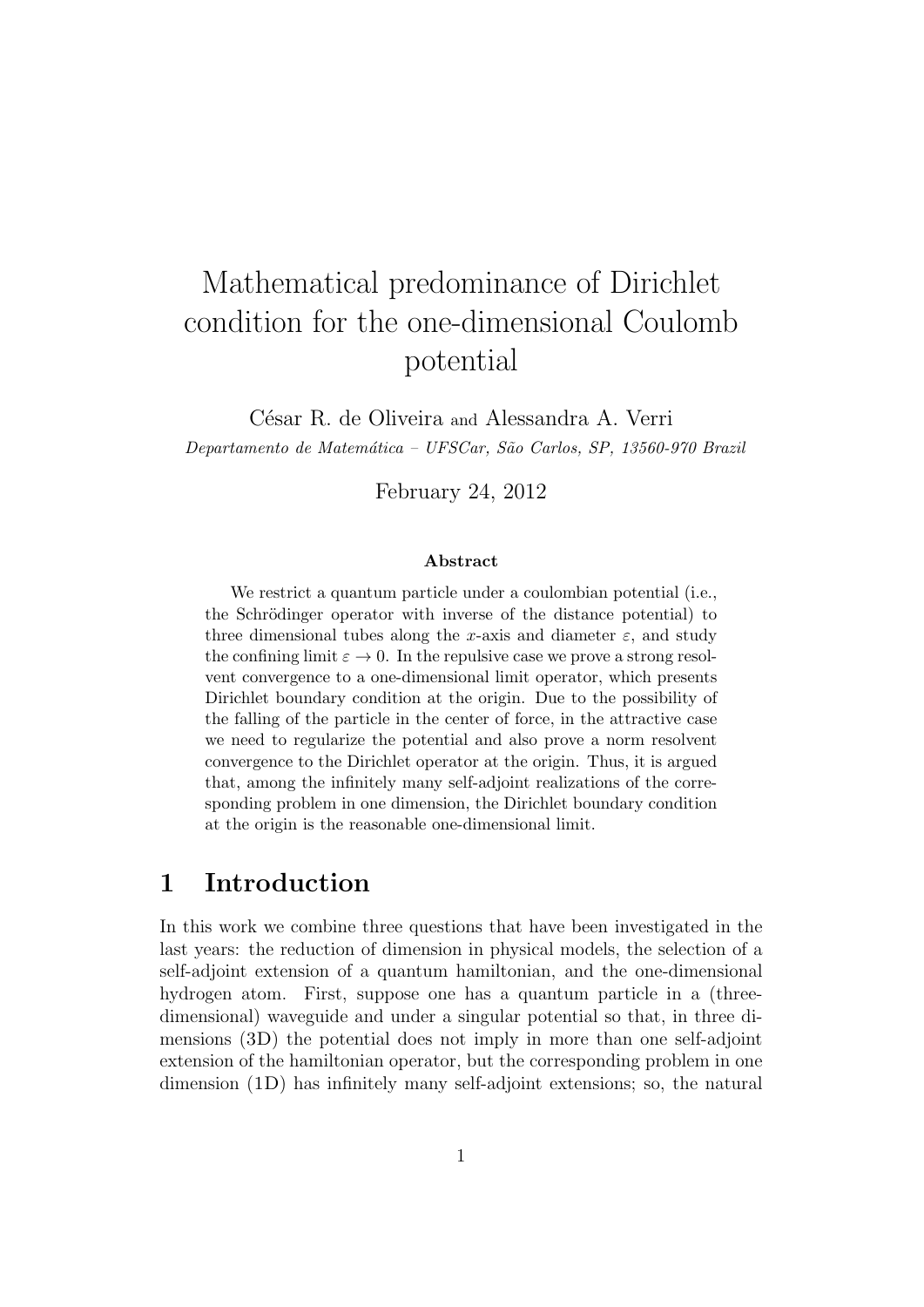question is what of such extensions is selected under the process of confinement as the cross section diameter of the waveguide vanishes. Second, the problem we have chosen to study the previous question is the Schrödinger operator with Coulomb potential

$$
V_C(\vec{x}) = -\frac{\kappa}{|\vec{x}|}, \quad 0 \neq \kappa \in \mathbb{R}, \ \vec{x} \in \mathbb{R}^n,
$$
 (1)

a problem that has a controversial, albeit absorbing, history in 1D. We will follow the nomenclature of some works and, independently of the dimension considered, we also call this model a hydrogen atom.

Although our main results on this singular potential are based on a careful mathematical analysis of this problem, we think a rather detailed discussion on its physical and historical aspects will consist of an additional motivation.

It is worth mentioning that the 1D hydrogen atom has been used:

- as a simplified model in theoretical and numerical studies  $[21, 12, 26]$ , particularly describing atoms in very intense magnetic fields [32];
- in the description of electrons hovering above superfluids  $[3, 5, 4]$ ;
- in investigations of the above threshold ionization of atoms under very intense laser fields [31];
- in applications to condensed matter physics [30, 3];
- in descriptions of electrons trapped in one-dimensional hydrogenic levels, which have been suggested as a possible device for quantum computing [14];
- it was noted that the electronic distribution of atoms, in excited states under time-periodically electric fields, can be modelled by the onedimensional hydrogen atom [19, 17].

Furthermore, some experimental evidences for the 1D hydrogen atom (see [5, 36] and papers that cite these works) have also been reported, and, recently, in [20] the authors present a discussion against the assertion that the 1D Coulomb potential "does not properly exist." All in all we conclude that the one-dimensional hydrogen atom is not just a question of purely academic interest, which is an additional stimulus for the search of the physically reasonable boundary condition at the origin (if any) among the admissible ones.

In 1959 Loudon [27] published a work that "popularized" the 1D hydrogen atom, although this problem has been previously considered in 1928 by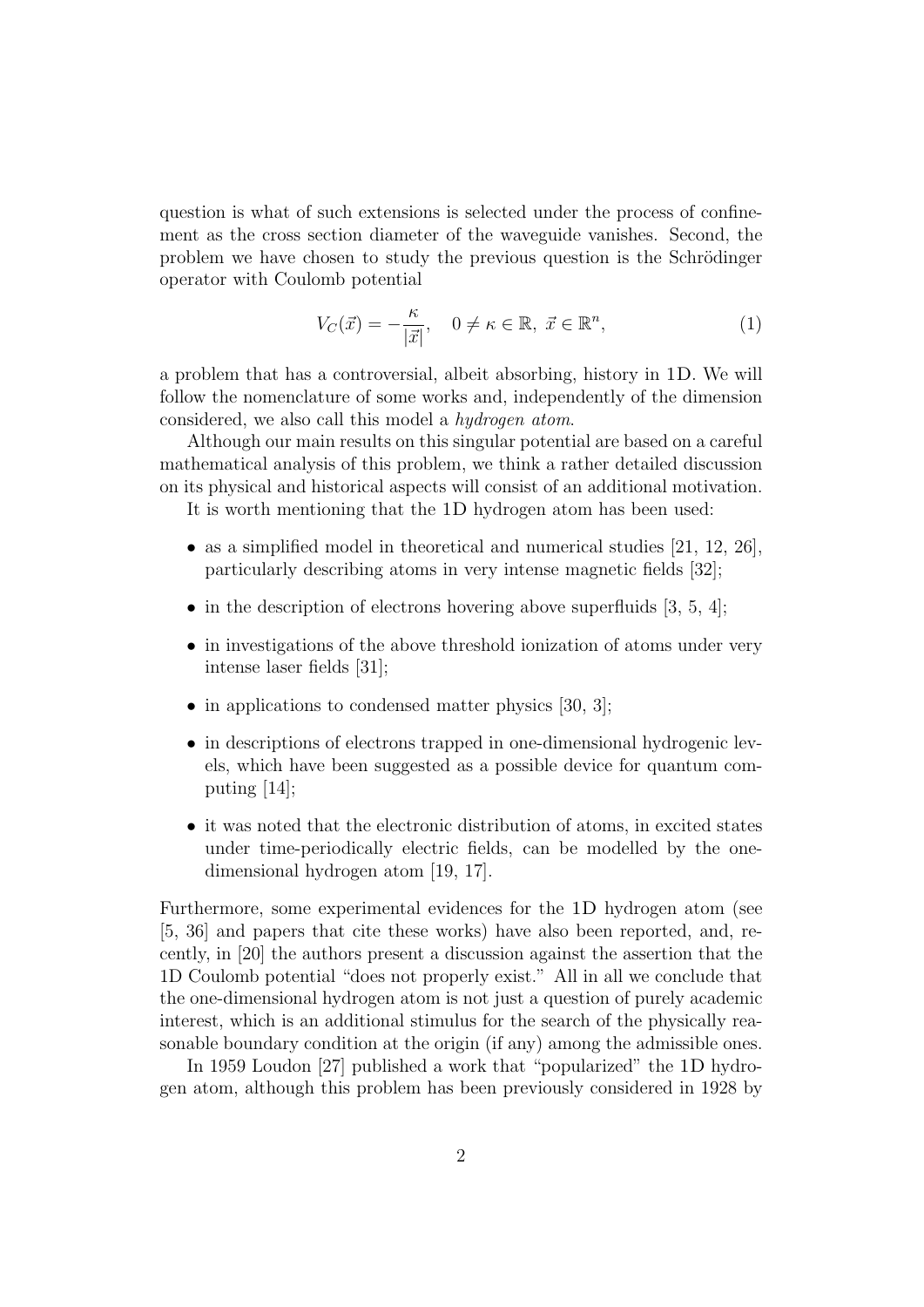Vrkljan [34, 35]. From the mathematical viewpoint, the initial operator is

$$
\dot{H} = -\frac{\hbar^2}{2m} \frac{d^2}{dx^2} + V_C(x), \quad \text{dom}\,\dot{H} = \mathcal{C}_0^{\infty}(\mathbb{R} \setminus \{0\}),\tag{2}
$$

and rather recently it was realized that the main source of controversies is that  $\dot{H}$  is not essentially self-adjoint [15, 9]. Relativistic versions of the 1D hydrogen atom have also been considered [35, 33, 1, 18].

Differently from the 3D version, for which one may start with the domain  $C_0^{\infty}(\mathbb{R}^3)$  and get an essentially self-adjoint operator, in 1D one is forced to start with (2) and the Coulomb singularity needs the assignment of boundary conditions at the origin in order to get a self-adjoint realization.  $\dot{H}$  is hermitian but not self-adjoint, and it turns out that it has deficiency in- $\text{dex } n_{+} = 2 = n_{-}$  and so an infinite family of self-adjoint extensions, which are the candidates for the (quantum) energy operator of the 1D hydrogen atom. In Appendix A there is a description of all self-adjoint extensions of the one-dimensional hamiltonian (2).

On all occasions that an initial energy operator has more than one selfadjoint extension, it is natural to ask which one (if any) is predominant in some sense. And due to the highly arguable 1D hydrogen atom history, the question becomes even more compelling in this case. An intuitive first guess is to impose Dirichlet boundary condition at the origin, in case one would expect that the 1D Coulomb singularity should act as a barrier that does not allow the electron to pass through itself, but this point is not so straightforward, and in [9] the question of permeability of the origin versus the self-adjoint realization is also discussed. For instance, there are boundary conditions different from Dirichlet so that the origin becomes impermeable as well.

An argument for the adoption of the Dirichlet boundary condition at the origin (see Appendix A) is that in the limit of the 1D Schrödinger operator (so that the Coulomb singularity has been regularized)

$$
-\frac{\hbar^2}{2m}\frac{d^2}{dx^2} - \frac{\kappa}{|x|+a}, \qquad a > 0 \ (\kappa > 0),
$$

as  $a \to 0$ , the Dirichlet boundary condition shows up in the norm resolvent limit  $H_D$  [22]. Other mathematical treatments related to the one-dimensional Coulomb potential can be found in [24, 28, 29].

Here we present another mathematical argument in favor of Dirichlet, one we think is also more appealing from the physical viewpoint: since in practice a one-dimensional system is an approximation (under suitable conditions) of three-dimensional ones, we begin with the well-defined 3D Coulomb system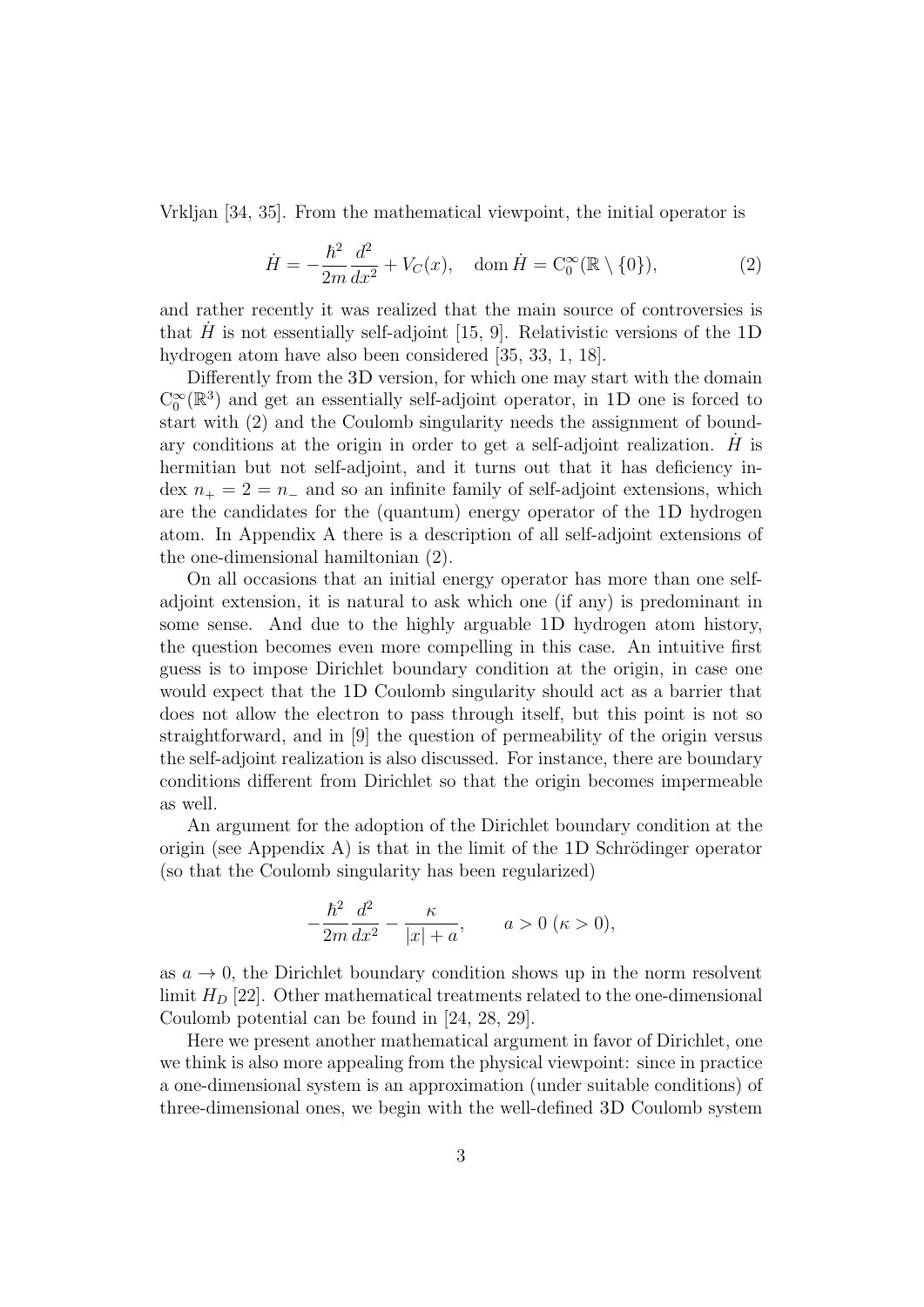restricted to a tube and take the (singular) confining limit to a line, and next we give mathematical evidences supporting the prevalence of Dirichlet boundary condition. Our technical arguments and proofs will distinguish the repulsive case (i.e.,  $\kappa < 0$ , with strong resolvent operator convergence) from the attractive one  $(\kappa > 0$ , with norm resolvent convergence of a sequence of regularized potentials (4)). From the physical viewpoint, in the attractive case there is the possibility of the particle to be captured by the center of coulombian force, and the regularization of the potential is to control such possibility (represented by a divergence of energy to  $-\infty$ ). We will assume that the coulombian center of force is kept fixed at the origin during the confining process; a crucial step will be the introduction of suitably selected intermediary forms and operators.

Based sole on energy expectations, in [10] one of the authors has inferred that Dirichlet is the physical boundary condition at the origin for the onedimensional hydrogen atom. Hence, this work should be considered a more complete argument towards the same physical conclusions, since an operator analysis is performed and resolvent convergences to  $H_D$  are proven.

Recently, some closely related results have appeared in [13]; there it is shown that the two-dimensional Coulomb quantum Hamiltonian is obtained as a resolvent limit of the Hamiltonian of a hydrogen atom in a planar slab as the width of the slab tends to zero. For a rather recent review and further references to the problem of Dirichlet waveguides, see [23, 25].

As mentioned above, by using a result from [22] (restated in Theorem 3 ahead), we obtain a convergence with regularized potentials (4) in the attractive case, but such technical arguments don't extend to the repulsive case, for which we apply the technique of Γ-convergence [6, 8]. From now on we assume that  $\hbar^2/(2m) = 1$ .

In Section 2 we discuss details of the model we study as well as our main results (Theorems 1 and 2). The corresponding proofs appear in Sections 3 and 4.

# 2 Setup and main results

### Hamiltonians

Let  $\emptyset \neq S$  be an open and bounded subset of  $\mathbb{R}^2$ , homeomorphic to a disk, which will be transversely transported along the  $x$ -axis; as usual, denote by i, j and k the unit vectors pointing towards the positive directions of the axes  $x, y_1 = y$  and  $y_2 = z$ , respectively. Assume that the point with coordinates  $y_1 = 0 = y_2$  belongs to S (this is convenient due to the Coulomb potential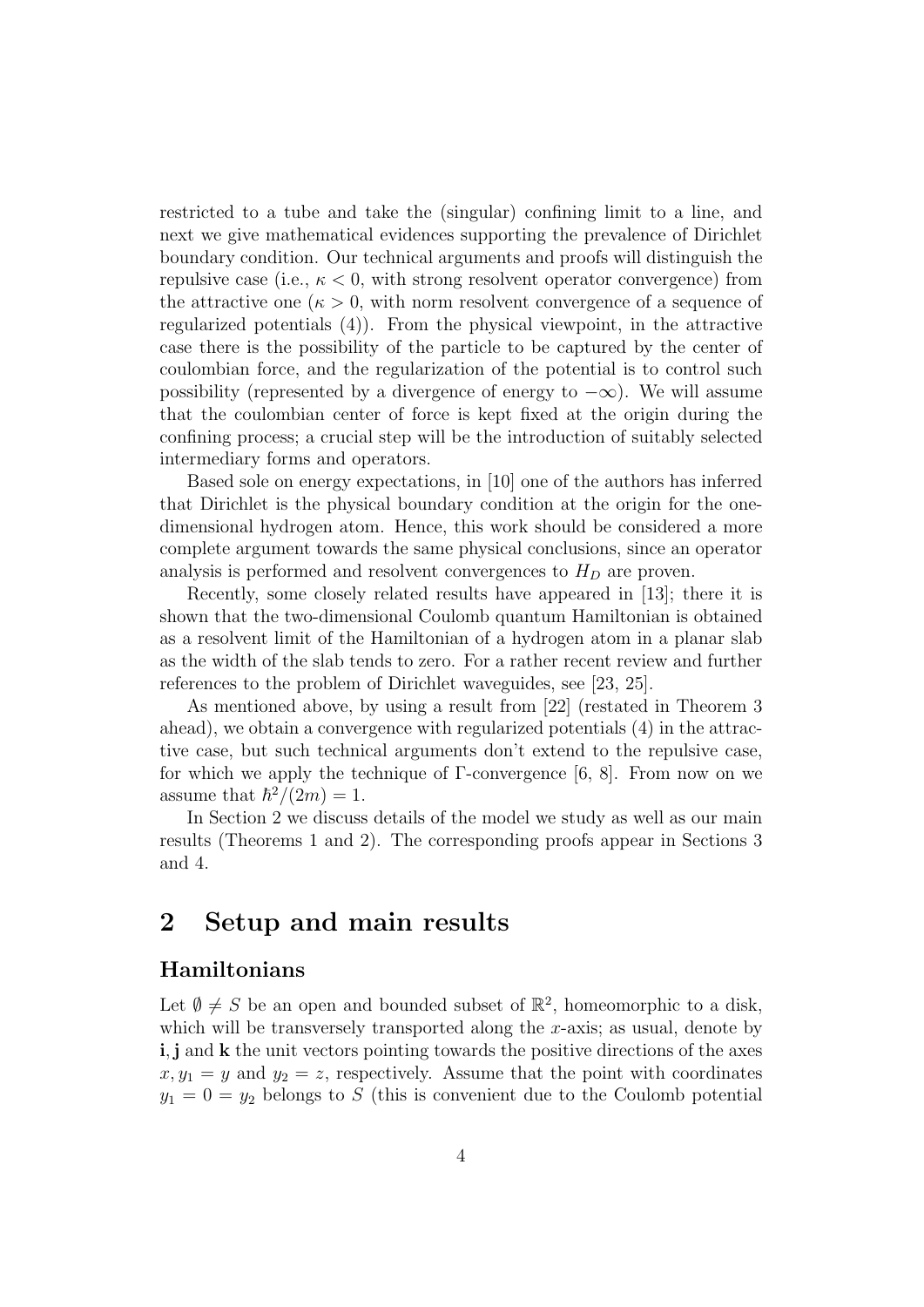we will consider ahead), and that for any point  $x \in \mathbb{R}$  the vector **i** is normal to S.

For  $\varepsilon > 0$ , introduce the region

$$
\Omega_{\alpha}^{\varepsilon}:=\left\{(x,y,z)\in\mathbb{R}^3:(x,y,z)=x\mathbf{i}+\varepsilon y_1\mathbf{j}_{\alpha}(x)+\varepsilon y_2\mathbf{k}_{\alpha}(x),(y_1,y_2)\in S\right\}
$$

where, given a C<sup>1</sup> function  $\alpha : \mathbb{R} \to \mathbb{R}$  with  $\alpha(0) = 0$  and bounded derivative  $\|\alpha'\|_{\infty} < \infty$  (the prime symbol ' will always indicate derivative with respect to the variable  $x$ ),

$$
\mathbf{j}_{\alpha}(x) = \cos \alpha(x)\mathbf{j} - \sin \alpha(x)\mathbf{k}
$$
  

$$
\mathbf{k}_{\alpha}(x) = \sin \alpha(x)\mathbf{j} + \cos \alpha(x)\mathbf{k}.
$$

The tube is then defined by the map  $f_{\alpha}^{\varepsilon} : \mathbb{R} \times S \to \Omega_{\alpha}^{\varepsilon}$ ,

$$
f_{\alpha}^{\varepsilon}(x, y_1, y_2) = x\mathbf{i} + \varepsilon y_1 \mathbf{j}_{\alpha}(x) + \varepsilon y_2 \mathbf{k}_{\alpha}(x), \tag{3}
$$

and it represents a cylinder along the x-axis whose transverse section  $S$ , at position x, rotates by an angle  $\alpha(x)$  with respect to the origin  $x = 0$ . We define, for each  $\phi \in \mathcal{H}_0^1(\Omega_\varepsilon)$ ,  $\psi(x, y_1, y_2) = \phi(f_\alpha^\varepsilon(x, y_1, y_2))$ . From now on we will drop the index  $\alpha$  and write simply  $\Omega^{\varepsilon}$  for  $\Omega^{\varepsilon}_{\alpha}$ . The laplacian  $-\Delta_{\Omega^{\varepsilon}}$ is taken with the Dirichlet boundary condition at the tube border; more precisely, it is the self-adjoint operator acting in  $L^2(\Omega^{\varepsilon})$  associated with the positive sesquilinear form, with domain  $\mathcal{H}_0^1(\Omega^{\varepsilon})$ ,

$$
(\phi, \varphi) \longmapsto \langle \nabla \phi, \nabla \varphi \rangle = \int_{\Omega^{\varepsilon}} \overline{\nabla \phi} \, \nabla \varphi \, dx dy \quad \phi, \varphi \in \mathcal{H}_0^1(\Omega^{\varepsilon});
$$

the inner product is in the space  $L^2(\Omega^{\varepsilon})$ ,  $\nabla$  is the usual gradient in cartesian coordinates  $(x, y) = (x, y_1, y_2)$  and  $dy = dy_1 dy_2$ .

The operator we are interested in studying the confinement is, for each  $\varepsilon > 0$ , the Schrödinger operator with Coulomb potential restricted to the tube  $\Omega^{\varepsilon} \subset \mathbb{R}^3$  on putting Dirichlet boundary condition at the tube border; we begin with the self-adjoint operator  $h_{\kappa}^{\varepsilon}$  whose quadratic form is

$$
\mathcal{H}_0^1(\Omega^{\varepsilon}) \ni \phi \longmapsto \tilde{b}_{\kappa}^{\varepsilon}(\phi) = \|\nabla \phi\|^2 - \kappa \left\langle \phi, \frac{1}{|(x, y)|} \phi \right\rangle,
$$

and its action is given by

$$
h_{\kappa}^{\varepsilon} \phi = -\Delta_{\Omega^{\varepsilon}} \phi - \frac{\kappa}{|(x, y)|} \phi, \quad \phi \in \text{dom } h_{\kappa}^{\varepsilon} = \mathcal{H}_0^1(\Omega^{\varepsilon}) \cap \mathcal{H}^2(\Omega^{\varepsilon}).
$$

Under the singular limit  $\varepsilon \to 0$ , that is, when the tube is squeezed to the x-axis, by neglecting for a moment the eventual role played by the rotation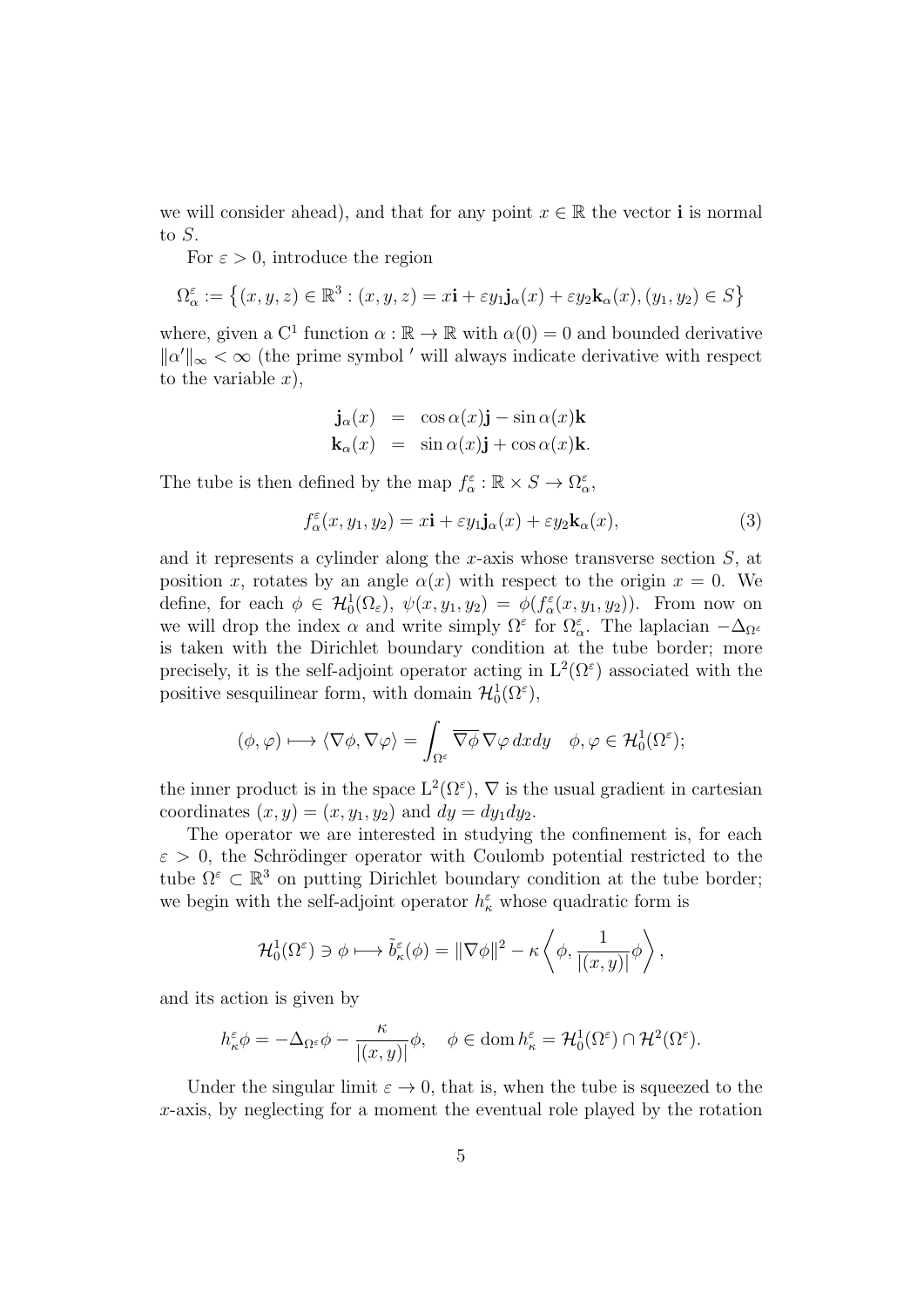of the cross section  $\alpha(x)$ , one formally expects to get a version of the onedimensional hydrogen atom

$$
h_{\kappa}^{\varepsilon} \phi \ \xrightarrow{\varepsilon \to 0} \ -\phi''(x) - \frac{\kappa}{|x|} \phi(x),
$$

and our task is to make sense, under suitable conditions, of this limit, so defining a one-dimensional quantum energy operator that arises out of such confinement. Furthermore, we will show that the Dirichlet boundary condition at the origin will naturally be selected. However, we will need to regularize the potential if  $\kappa > 0$ , that is, instead of  $-\kappa/|(x, y)|$  we will consider

$$
-\frac{\kappa}{|(x,y)| + \varepsilon^{\delta}},\tag{4}
$$

with  $0 < \delta < 1/2$ . We will write the corresponding quadratic forms in a suitable way.

As usual in the study of similar problems, we make an appropriate change of variables in order to simplify the region we work with, but the price we pay is a more complicated action of the subsequent quadratic forms and operators.

Let  $\lambda_0 > 0$  denote the first (which we also suppose to be simple) eigenvalue of the laplacian on S,

$$
-\Delta_{\perp}u_0 = \lambda_0 u_0,
$$

with positive eigenfunction  $u_0 \in \mathcal{H}_0^1(S)$  and normalization  $\int_S u_0(y)^2 dy = 1$ . Here, the symbols  $-\Delta_{\perp}$ ,  $\nabla_{\perp}$  refer to the laplacian and gradient in the crosssection variables  $y = (y_1, y_2)$ , respectively; thus  $\nabla = (\partial_x, \nabla_\perp)$ . Since we are interested in the limit  $\varepsilon \to 0$ , we perform two kinds of "renormalizations;" these are common approaches to balance singular problems, and so to put them in a tractable form [6, 2].

When the tube is squeezed, there are divergent energies due (at least) to terms of the form  $\lambda_0/\varepsilon^2$  related to transverse oscillations in the tube, and to the uncertainty principle with respect to the variables we want to eliminate. Hence we subtract

$$
\frac{\lambda_0}{\varepsilon^2} \|\phi\|^2
$$

from the quadratic form of  $h_{\kappa}^{\varepsilon}$ , and this is our first renormalization. Now we perform the change of variables induced by the function  $f_{\alpha}^{\varepsilon}$ , so that the quadratic form  $\tilde{b}^{\varepsilon}_{\kappa}(\phi) - \frac{\lambda_0}{\varepsilon^2}$  $\frac{\lambda_0}{\varepsilon^2} ||\phi||^2$  is written as

$$
\varepsilon^2 \int_{\mathbb{R}\times S} dxdy \left[ |\nabla \psi \cdot (1, -Ry\alpha')|^2 + \frac{1}{\varepsilon^2} \left( |\nabla_\perp \psi|^2 - \lambda_0 |\psi|^2 \right) - \kappa \frac{|\psi|^2}{\sqrt{x^2 + \varepsilon^2 y^2}} \right],
$$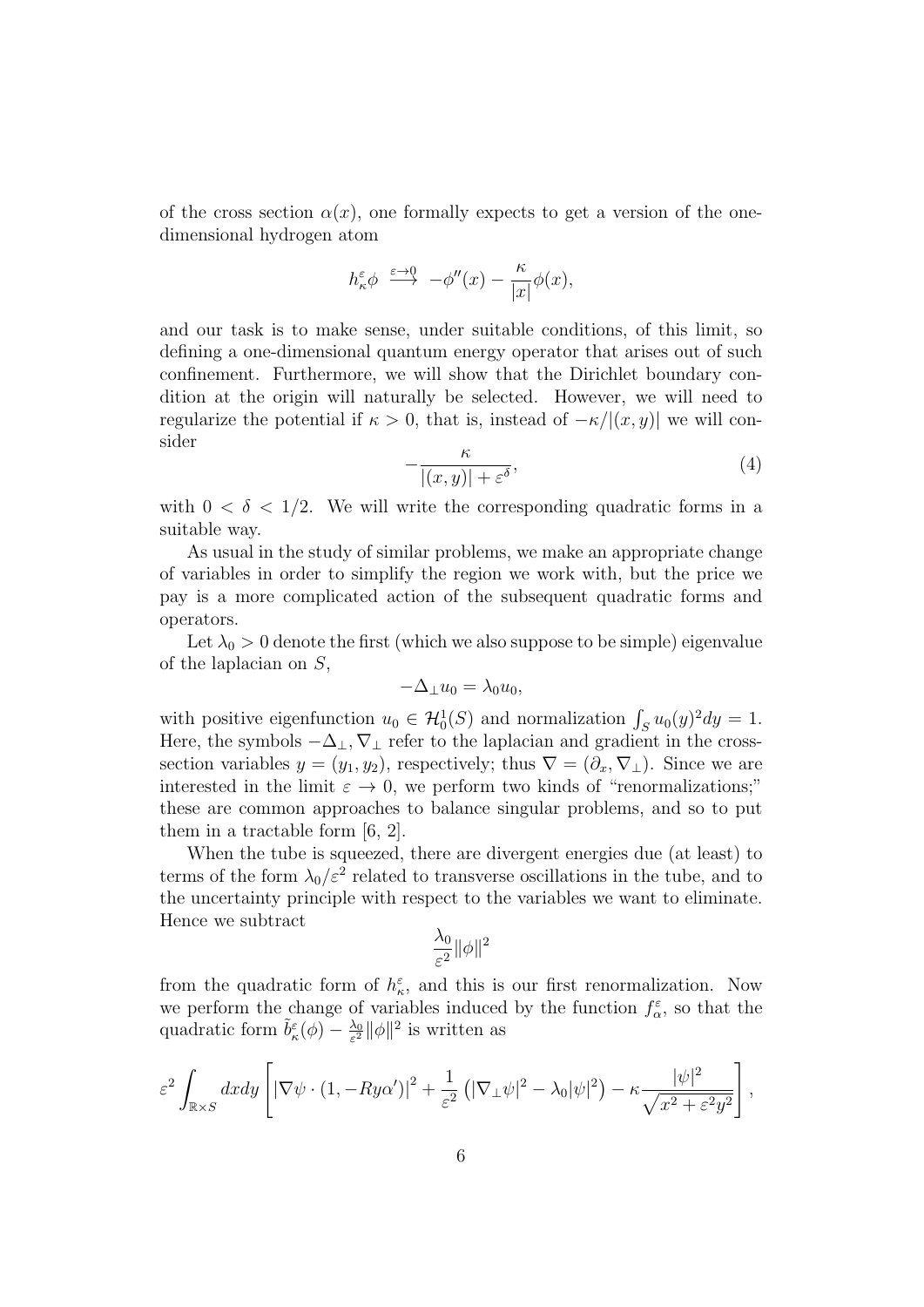$\text{for } \psi = \phi \circ f_{\alpha}^{\varepsilon} \in \mathcal{H}_0^1(\mathbb{R} \times S) \subset \mathrm{L}^2(\mathbb{R} \times S, \varepsilon^2 dx dy) \text{ and where } R = \begin{pmatrix} 0 & -1 \\ 1 & 0 \end{pmatrix}.$ Then we perform a division by the global factor  $\varepsilon^2$ , so that the full Hilbert

space turns to  $L^2(\mathbb{R} \times S) = L^2(\mathbb{R} \times S, dxdy)$ .

Hence, we finally obtain the first rescaled family of quadratic forms  $b_{\kappa}^{\varepsilon}$  we will work with:

$$
b_{\kappa}^{\varepsilon}(\psi) := \int_{\mathbb{R}\times S} dxdy
$$
\n
$$
\left[ |\nabla \psi \cdot (1, -Ry\alpha')|^2 + \frac{1}{\varepsilon^2} \left( |\nabla_{\perp} \psi|^2 - \lambda_0 |\psi|^2 \right) - \kappa \frac{|\psi|^2}{\sqrt{x^2 + \varepsilon^2 y^2}} \right],
$$
\n(5)

and a domain that does not depend on  $\kappa, \varepsilon$ , that is, dom  $b_{\kappa}^{\varepsilon} = \mathcal{H}_0^1(\mathbb{R} \times S)$  as a subspace of  $L^2(\mathbb{R} \times S)$ . As usual, write (see Section 9.3 in [7])

 $b_{\kappa}^{\varepsilon}(\psi) = +\infty \quad \text{if} \quad \psi \in L^2(\mathbb{R} \times S) \setminus \text{dom } b_{\kappa}^{\varepsilon}.$ 

Denote by  $H_{\kappa}^{\varepsilon}$  the respective operators associated with these forms  $b_{\kappa}^{\varepsilon}$ , and note that all such operators have the same domain dom  $H_{\kappa}^{\varepsilon} = \mathcal{H}_0^1(\mathbb{R} \times S) \cap$  $\mathcal{H}^2(\mathbb{R} \times S)$ , for which we will actually investigate the limit  $\varepsilon \to 0$ . The operator  $H_{\kappa}^{\varepsilon}$  is the relevant rescaled version of  $h_{\kappa}^{\varepsilon}$  in the repulsive case, and if  $\alpha'(x) = 0$  its action is

$$
H_{\kappa}^{\varepsilon} = -\frac{\partial^2}{\partial x^2} - \frac{1}{\varepsilon^2} \Delta_{\perp} - \frac{\kappa}{\sqrt{x^2 + \varepsilon^2 y^2}} - \frac{\lambda_0}{\varepsilon^2}.
$$

For the attractive case we replaced the Coulomb potential by the regularized version (4), with  $0 < \delta < 1/2$  (this range of  $\delta$  will be necessary for the whole set of results; particularly in the proof of Proposition 1). The action of the corresponding regularized quadratic form reads

$$
a_{\kappa}^{\varepsilon}(\psi) = \int_{\mathbb{R}\times S} dxdy
$$
\n
$$
\left[ |\nabla \psi \cdot (1, -Ry\alpha')|^2 + \frac{1}{\varepsilon^2} (|\nabla_{\perp} \psi|^2 - \lambda_0 |\psi|^2) - \kappa \frac{|\psi|^2}{\sqrt{x^2 + \varepsilon^2 y^2} + \varepsilon^{\delta}} \right],
$$
\n(6)

dom  $a_{\kappa}^{\varepsilon} = \mathcal{H}_0^1(\mathbb{R} \times S)$ . This is the second family of rescaled family of quadratic forms we will work with. Note that both forms  $b_{\kappa}^{\varepsilon}$  and  $a_{\kappa}^{\varepsilon}$  are positive if  $\kappa < 0$ , and lower bounded for each  $\varepsilon > 0$  in case  $\kappa > 0$  (by Hardy's Inequality). Let  $A_{\kappa}^{\varepsilon}$  be the self-adjoint operator associated with the quadratic form  $a_{\kappa}^{\varepsilon}$ ; it is our relevant rescaled and regularized version of  $h_{\kappa}^{\varepsilon}$  in the attractive case, and if  $\alpha'(x) = 0$  its action is

$$
A_{\kappa}^{\varepsilon} = -\frac{\partial^2}{\partial x^2} - \frac{1}{\varepsilon^2} \Delta_{\perp} - \frac{\kappa}{\sqrt{x^2 + \varepsilon^2 y^2} + \varepsilon^{\delta}} - \frac{\lambda_0}{\varepsilon^2}.
$$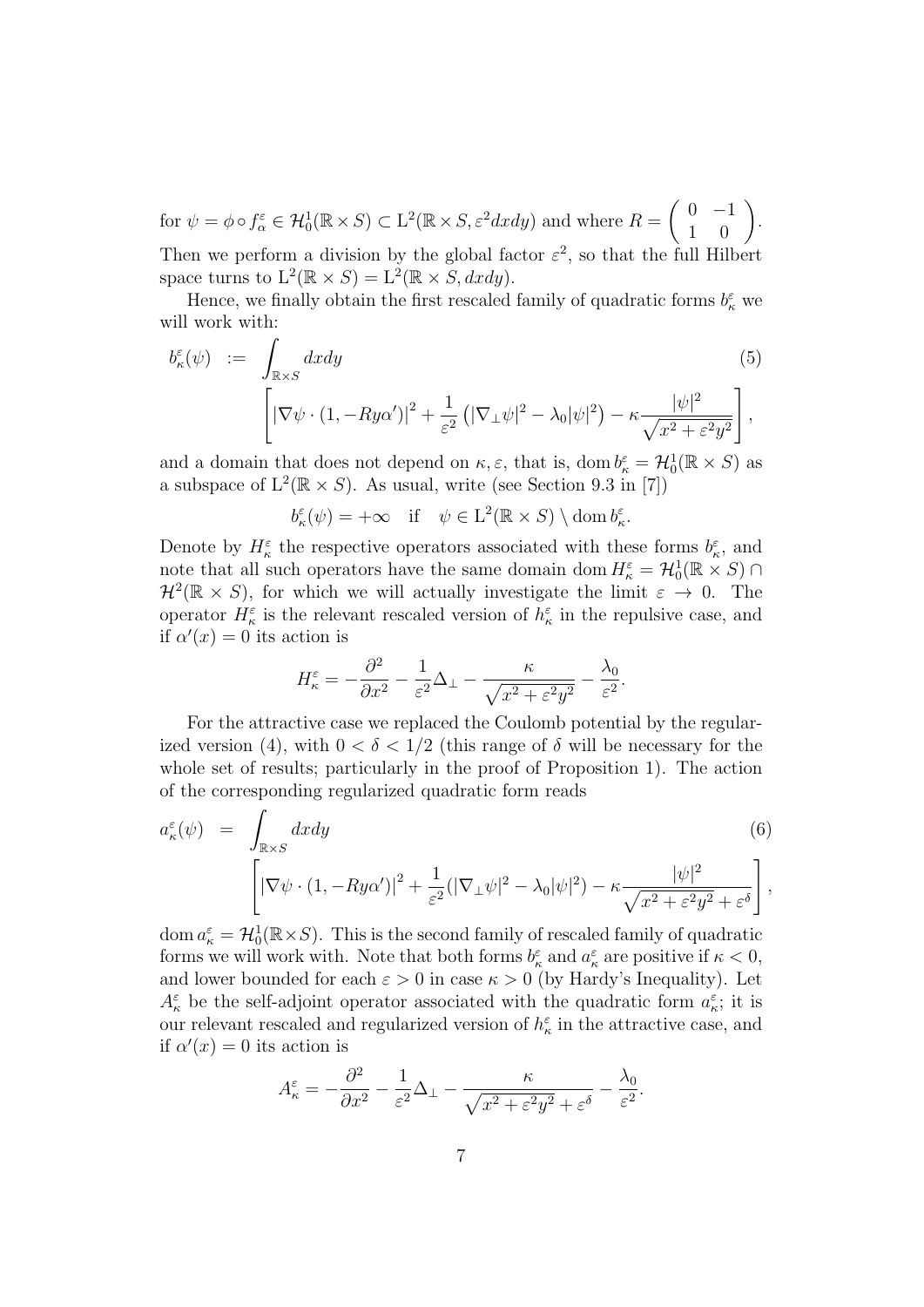### Main results

Now we state the main results of this work, and postpone their proofs to other sections. Let

$$
\mathcal{D}_0 := \{ w \in L^2(\mathbb{R}) : w \in \mathrm{AC}(\mathbb{R} \setminus \{0\}), w' \in L^2(\mathbb{R}), w(0^+) = 0 = w(0^-) \}
$$
  
=  $\{ w \in \mathcal{H}^1(\mathbb{R}) : w(0) = 0 \},$ 

and denote by  $\mathcal{D}_1$  the collection of elements  $\psi \in L^2(\mathbb{R} \times S)$  that can be written in the form  $\psi(x, y) = w(x)u_0(y)$  with  $w \in \mathcal{D}_0$ .

The geometric parameter

$$
C(S) := \int_S |\nabla_\perp u_0 \cdot Ry|^2 dy,
$$

was introduced in [2]; it is positive and depends only on the transverse cross section S, and  $C(S) > 0$  unless  $u_0$  is a radial function. Introduce the 1D quadratic form  $b_{\kappa}^0$  by

$$
b_{\kappa}^{0}(\psi) := \int_{\mathbb{R}} \left( |w'(x)|^{2} + \alpha'(x)^{2} C(S) |w(x)|^{2} - \kappa \frac{|w(x)|^{2}}{|x|} \right) dx \tag{7}
$$

if  $\psi = w u_0 \in \mathcal{D}_1$ , and we will alternatively write simply  $b_{\kappa}^0(w)$ . Note that, by means of projections, the form  $b_{\kappa}^0$  may be seen as acting either with domain the subspaces  $\mathcal{D}_0$  (in  $\mathbb{R}$ ) or with domain  $\mathcal{D}_1$  (in  $\mathbb{R} \times S$ ), and this is a key step for the dimensional reduction we study here.

The self-adjoint operator in  $\mathbb R$  associated with  $b_{\kappa}^0$  is (recall that  $H_D$  is defined in Appendix A)

$$
(H_{\kappa}^{0}w)(x) = (H_{D}w)(x) + \alpha'(x)^{2}C(S)w(x),
$$

acting on a dense subset of  $\mathcal{D}_0$  in  $L^2(\mathbb{R})$ , and with Dirichlet boundary condition; a proof of this fact appears in Appendix B. Recall that  $\alpha'$  is a bounded function, so that the respective term brings no issue to the domain of the operator  $H_{\kappa}^0$ , that is, dom  $H_{\kappa}^0 = \text{dom } H_D$  (see equation (A.2)). Note that the operator  $H_{\kappa}^{0}$  may, correspondingly to the forms, be seen as acting in subspaces of either  $\mathcal{D}_0$  (in  $\mathbb{R}$ ) or  $\mathcal{D}_1$  (in  $\mathbb{R} \times S$ ).

**Theorem 1.** [Attractive Case] Assume that  $\kappa > 0$  and  $0 < \delta < 1/2$ . Then,  $A_{\kappa}^{\varepsilon}$  converges to  $H_{\kappa}^{0}$  in the norm resolvent sense as  $\varepsilon \to 0$ . More precisely,

$$
\left\| \left( A_{\kappa}^{\varepsilon} - i \mathbf{1} \right)^{-1} - \left[ \left( H_{\kappa}^{0} - i \mathbf{1} \right)^{-1} \oplus 0 \right] \right\| \to 0
$$

as  $\varepsilon \to 0$ , where 0 is the null operator on the subspace  $\{wu_0 : w \in L^2(\mathbb{R})\}^{\perp}$ .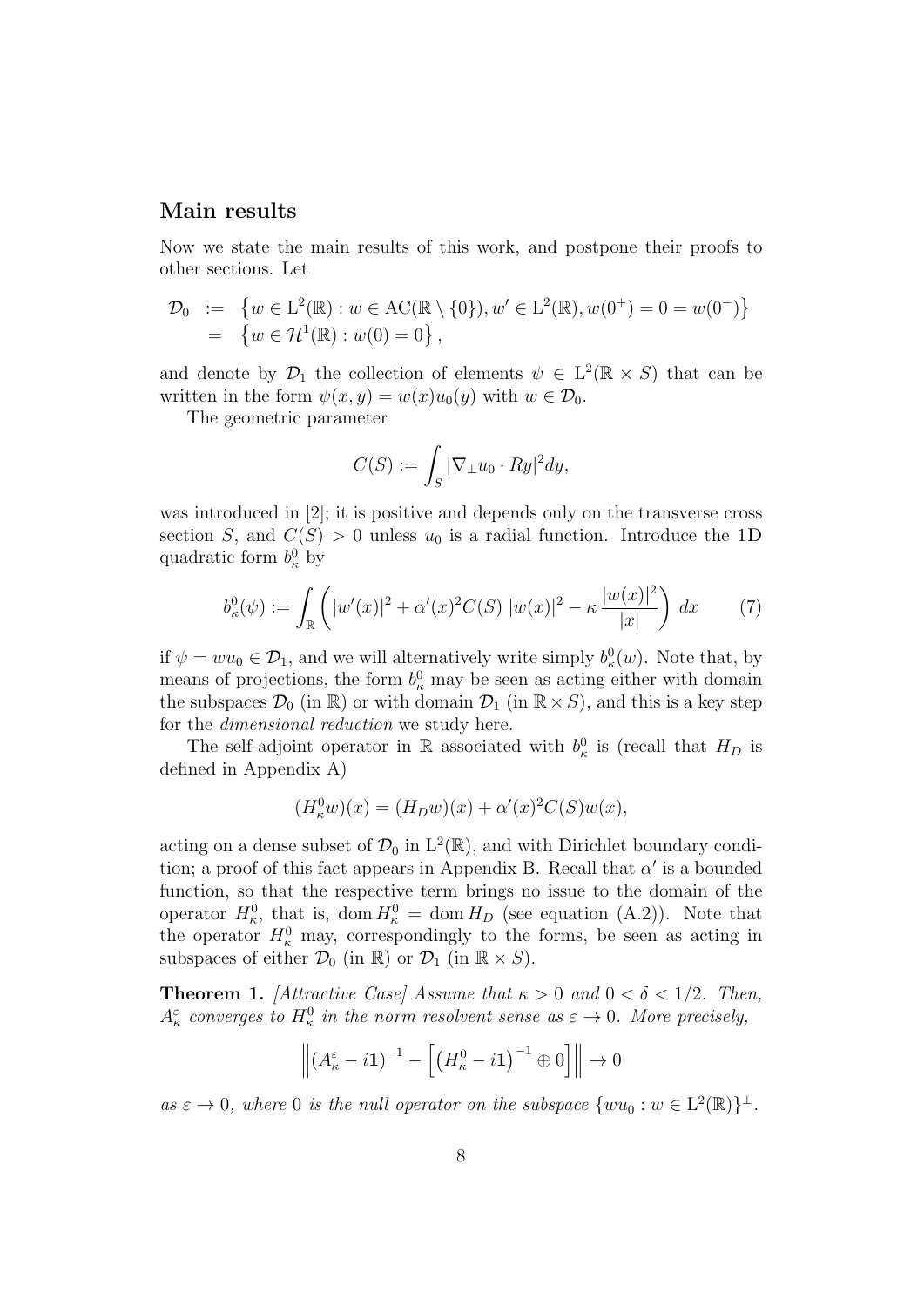**Theorem 2.** [Repulsive Case] If  $\kappa$  < 0, then the family of operators  $H_{\kappa}^{\varepsilon}$ converges to  $H_{\kappa}^0$  in the strong resolvent sense as  $\varepsilon \to 0$ . More precisely, for all  $\vartheta \in L^2(\mathbb{R} \times S)$  one has

$$
\left\| (H_{\kappa}^{\varepsilon} - i\mathbf{1})^{-1} \vartheta - \left[ (H_{\kappa}^{0} - i\mathbf{1})^{-1} \oplus 0 \right] \vartheta \right\| \to 0
$$

 $as \varepsilon \to 0$ , where 0 is the null operator on the subspace  $\{wu_0 : w \in L^2(\mathbb{R})\}^{\perp}$ .

**Remark 1.** Note that if there is no rotation of the cross section S, i.e., if  $\alpha$  is a constant function, then the limit operator  $H_{\kappa}^0$  after confinement is always  $H_D$  and it does not depend on the shape of S.

## 3 Attractive Coulomb potential

Recall that it is enough to get a convergence for just one point in the common resolvent set of the involved operators; here, sometimes we write them in terms of convergence of quadratic forms.

An important part of our strategy is the introduction of intermediary operators through suitable modifications of the quadratic forms. First, just to simplify expressions, we assume that  $\alpha'(x) = 0$  for all  $x \in \mathbb{R}$ . Second, we add a suitable constant potential term  $c/\varepsilon^{\delta} ||\psi||^2$ , for some  $c > 0$ , and the restriction  $0 < \delta < 1/2$  turns the involved quadratic forms into positive ones, so that the modification  $a_{\kappa}^{\varepsilon}$  of quadratic form (6) reads

$$
\dot{a}_{\kappa}^{\varepsilon}(\psi) = a_{\kappa}^{\varepsilon}(\psi) + \frac{c}{\varepsilon^{\delta}} \int_{\mathbb{R} \times S} |\psi|^2 \, dx dy,\tag{8}
$$

dom  $\dot{a}_{\kappa}^{\varepsilon} = \mathcal{H}_0^1(\mathbb{R} \times S)$ .

Our first result stated in this section says that the convergence in the norm resolvent sense of the sequence of operators associated with these modified forms can only occur on a specific subspace. More precisely, our analysis is restricted to the sequence of one dimensional quadratic forms

$$
t_{\kappa}^{\varepsilon}(w) = \dot{a}_{\kappa}^{\varepsilon}(wu_0) = \int_{\mathbb{R}} \left[ |w'|^2 + V_{\kappa}^{\varepsilon}(x)|w|^2 + \frac{c}{\varepsilon^{\delta}}|w|^2 \right] dx,\tag{9}
$$

with

$$
V_{\kappa}^{\varepsilon}(x) := -\kappa \int_{S} \frac{|u_{0}|^{2}}{\sqrt{x^{2} + \varepsilon^{2}y^{2}} + \varepsilon^{\delta}} dy,
$$

and dom  $t_{\kappa}^{\varepsilon} = \mathcal{H}^{1}(\mathbb{R})$ . Observe that, among other properties that we will use ahead,  $V_{\kappa}^{\varepsilon}(x) \to -\kappa/|x|$  a.e.[x] as  $\varepsilon \to 0$ .

Let  $A_{\kappa}^{\varepsilon}$  be the self-adjoint operator associated with the quadratic form  $\dot{a}_{\kappa}^{\varepsilon}$  and  $T_{\kappa}^{\varepsilon}$  the self-adjoint operator associated with  $t_{\kappa}^{\varepsilon}$ . We will prove the following results: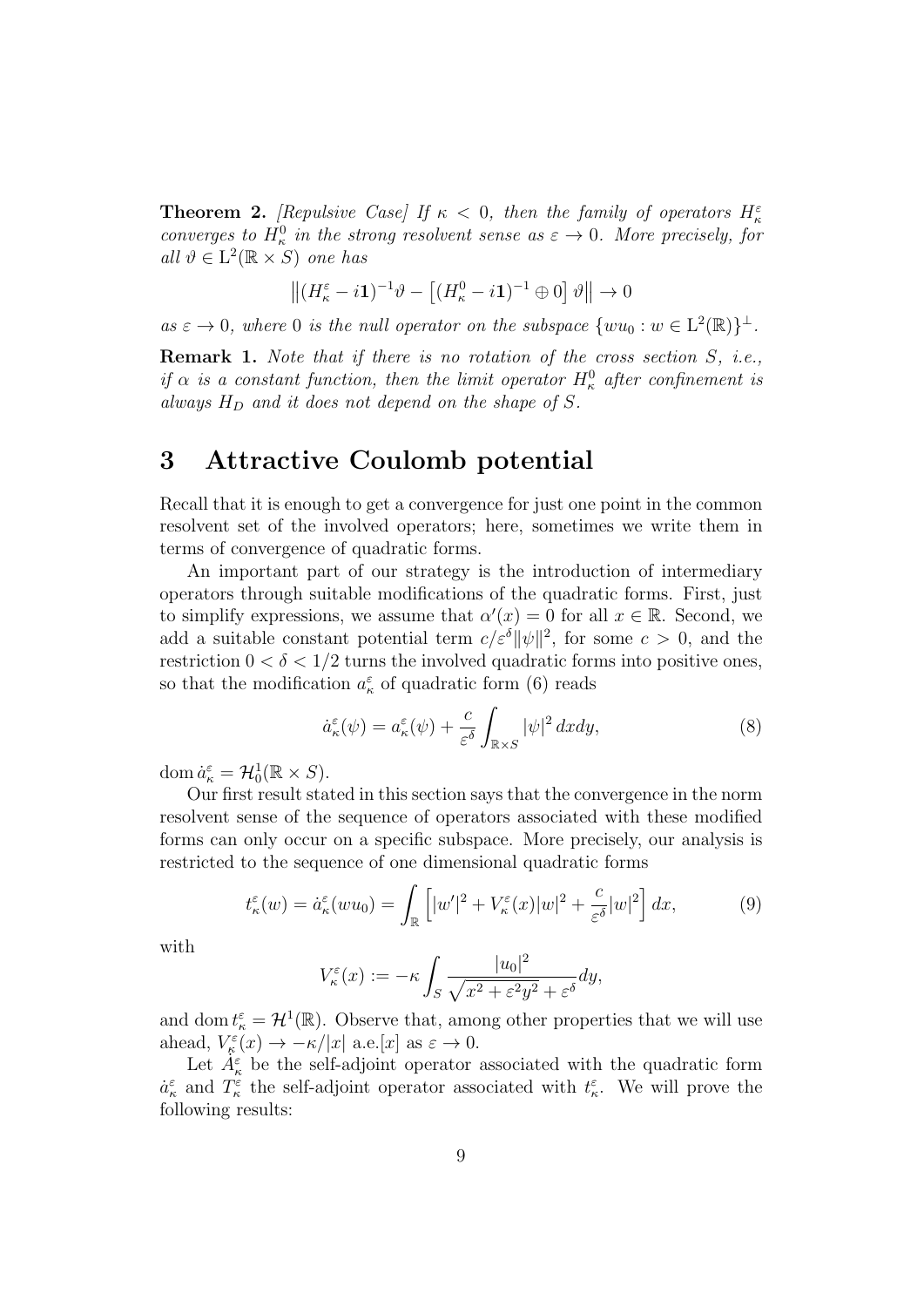**Proposition 1.** Assume that  $\kappa \neq 0$  and  $0 < \delta < 1/2$ . Then, there exists a number  $C > 0$  so that, for  $\varepsilon > 0$  small enough,

$$
\left\| \left( \dot{A}_{\kappa}^{\varepsilon} \right)^{-1} - \left[ \left( T_{\kappa}^{\varepsilon} \right)^{-1} \oplus 0 \right] \right\| \leq C \, \varepsilon^{1 + \delta/2},
$$

where 0 is the null operator on the subspace  $\{wu_0 : w \in L^2(\mathbb{R})\}^{\perp}$ .

**Proposition 2.** Assume that  $\kappa \neq 0$  and  $0 < \delta < 1/2$ . Then, there exists a number  $D > 0$  so that, for  $\varepsilon > 0$  small enough,

$$
\left\| \left( \dot{A}_\kappa^\varepsilon - \left( \frac{c}{\varepsilon^\delta} + i \right) \mathbf{1} \right)^{-1} - \left[ \left( T_\kappa^\varepsilon - \left( \frac{c}{\varepsilon^\delta} + i \right) \mathbf{1} \right)^{-1} \oplus 0 \right] \right\| \leq D \, \varepsilon^{1 - 3\delta/2},
$$

where 0 is the null operator on the subspace  $\{wu_0 : w \in L^2(\mathbb{R})\}^{\perp}$ .

The next result relates the convergence of  $T_{\kappa}^{\varepsilon}$ , in the norm resolvent sense, to the self-adjoint extension of the 1D hydrogen atom with Dirichlet condition at the origin.

**Proposition 3.** Assume that  $\kappa > 0$ . In the space  $L^2(\mathbb{R})$ , the family of operators  $(T_{\kappa}^{\varepsilon} - c/\varepsilon^{\delta} \mathbf{1})$  converges in the norm resolvent sense to  $H_D$  as  $\varepsilon \to 0$ .

Since  $A_{\kappa}^{\varepsilon} = \dot{A}_{\kappa}^{\varepsilon} - c/\varepsilon^{\delta}$ , by combining Propositions 2 and 3 we obtain Theorem 1. In what follows we present the proofs of the above propositions.

### 3.1 Reduction of dimension

First, we are going to make explicit the constant  $c > 0$  that was introduced in the quadratic forms  $\dot{a}_{\kappa}^{\varepsilon}$ ; note that even in the repulsive case it will be convenient to keep the term  $c/\varepsilon^{\delta}|\psi|^2$  in the quadratic forms. Observe that

$$
-\frac{\kappa}{|(x,\varepsilon y)|+\varepsilon^\delta}+\frac{\kappa}{\varepsilon^\delta}\geq 0.
$$

Thus, we choose  $c > \kappa > 0$  so that

$$
-\frac{\kappa}{|(x,\varepsilon y)|+\varepsilon^\delta}+\frac{c}{\varepsilon^\delta}\geq \frac{d}{\varepsilon^\delta},
$$

for some  $d > 0$ . This guarantees that

$$
\dot{a}_{\kappa}^{\varepsilon}(\psi) \ge \frac{d}{\varepsilon^{\delta}} \int_{\mathbb{R} \times S} |\psi|^2 dx dy, \qquad \forall \psi \in \mathcal{H}_0^1(\mathbb{R} \times S).
$$

This inequality will be important ahead.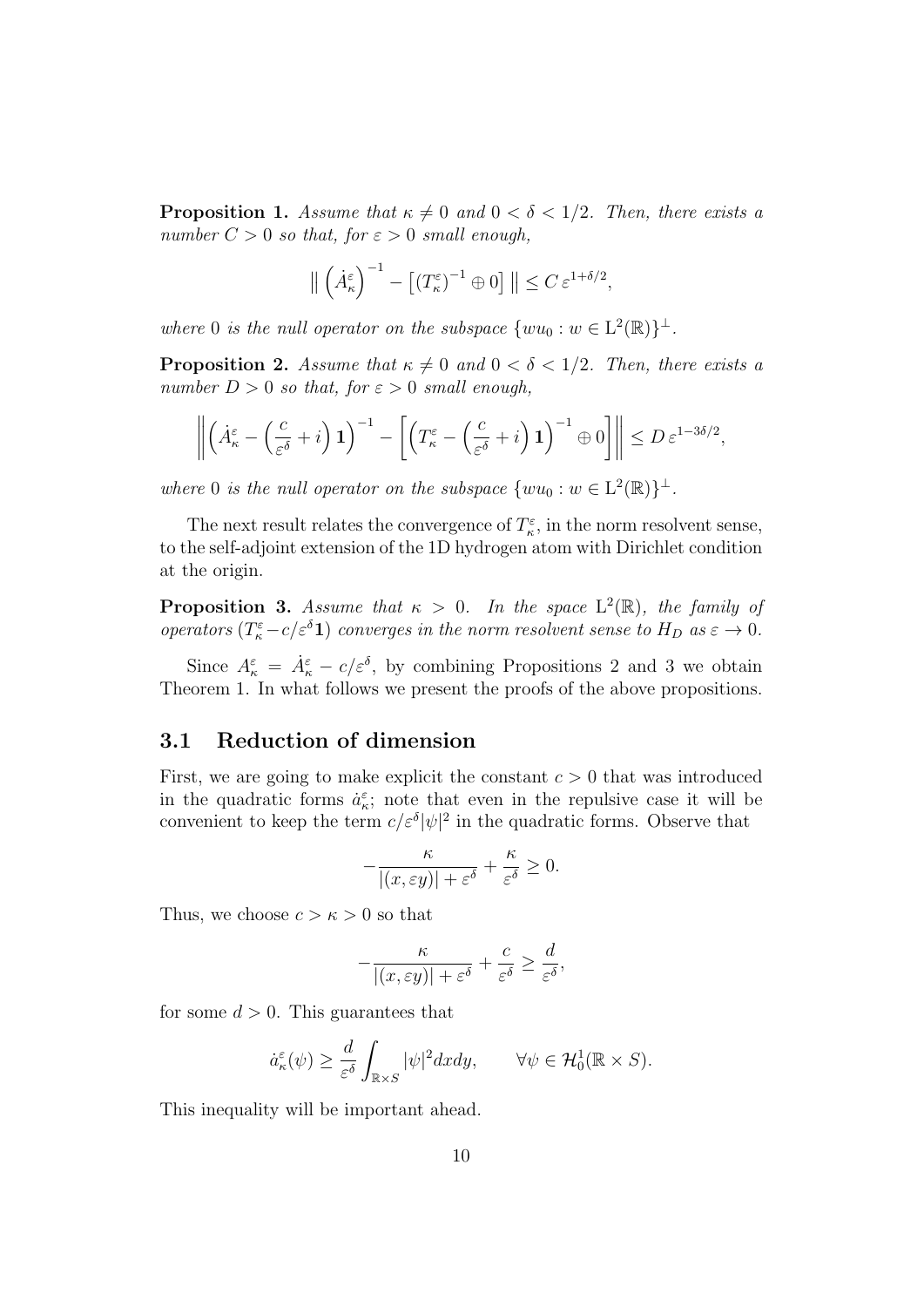Let  $\mathcal L$  be a subspace of  $L^2(\mathbb R \times S)$  generated by all functions of the form

$$
\psi_w(x, y) = w(x)u_0(y), \quad w \in \mathcal{L}^2(\mathbb{R}).
$$

Recall that  $u_0$  is the normalized eigenfunction associated with the eigenvalue  $\lambda_0$  of the Laplacian in  $\mathcal{H}_0^1(S)$ . We consider the orthogonal decomposition  $L^2(\mathbb{R} \times S) = \mathcal{L} \oplus \mathcal{L}^{\perp}$ . Thus, if  $\psi \in L^2(\mathbb{R} \times S)$ , we can write

$$
\psi = \psi_w + \eta, \quad w \in L^2(\mathbb{R}), \quad \eta \in \mathcal{L}^{\perp}.
$$

We take now  $\eta \in \mathcal{L}^{\perp} \cap \mathcal{H}_0^1(\mathbb{R} \times S)$ . Then,

$$
\int_{S} \eta(x, y)u_0(y)dy = 0 \text{ and } \int_{S} \eta'(x, y)u_0(y)dy = 0 \text{ a.e. } [x],
$$

where  $\eta'(x, y)$  denotes the derivative of  $\eta$  with respect to x. Using the Green Identities, we can also see that

$$
\int_{S} \langle \nabla_{\perp} \eta, \nabla_{\perp} u_0 \rangle dy = 0, \quad \text{a.e.}[\mathbf{x}].
$$

Let  $\lambda_1$  denote the second eigenvalue of the Laplacian on  $\mathcal{H}_0^1(S)$  and recall that  $\lambda_1 > \lambda_0$ . Since  $\eta \perp u_0$  in  $L^2(S)$ , we have

$$
\int_{S} |\nabla_{\perp} \eta|^2 dy \ge \lambda_1 \int_{S} |\eta|^2 dy, \quad \text{a.e.}[\mathbf{x}].
$$

Consequently

$$
\int_{S} \left( |\nabla_{\perp} \eta|^2 - \lambda_0 |\eta|^2 \right) dy \ge (\lambda_1 - \lambda_0) \int_{S} |\eta|^2 dy, \quad \text{a.e.}[\mathbf{x}].
$$

In the particular case of a function  $w \in \mathcal{H}^1(\mathbb{R})$  one has  $\psi_w \in \mathcal{H}_0^1(\mathbb{R} \times S)$ . Therefore, for  $\psi \in \mathcal{H}_0^1(\mathbb{R} \times S)$ , we write  $\psi = \psi_w + \eta$  with  $w \in \mathcal{H}^1(\mathbb{R})$  and  $\eta \in \mathcal{L}^{\perp} \cap \mathcal{H}_0^1(\mathbb{R} \times S).$ 

As already previously mentioned, we are going to analyze the sequence  $\dot{a}_{\kappa}^{\varepsilon}(\psi)$  with dom  $\dot{a}_{\kappa}^{\varepsilon} = \mathcal{H}_0^1(\mathbb{R} \times S)$  (see just before Eq. (9)), and recall that  $\dot{A}_{\kappa}^{\varepsilon}$ denotes the self-adjoint operator associated with  $a_{\kappa}^{\varepsilon}$ . For  $\psi = \psi_w, w \in \mathcal{H}^1(\mathbb{R})$ , we have

$$
\dot{a}_{\kappa}^{\varepsilon}(\psi_w) = \int_{\mathbb{R}\times S}dxdy\left[|w'|^2|u_0|^2 - \kappa \frac{|w|^2|u_0|^2}{\sqrt{x^2 + \varepsilon^2 y^2} + \varepsilon^{\delta}} + \frac{c}{\varepsilon^{\delta}}|w|^2|u_0|^2\right].
$$

Recall that  $T_{\kappa}^{\varepsilon}$  denotes the self-adjoint operator associated with  $t_{\kappa}^{\varepsilon}$  (see Eq. (9)) and dom  $T_{\kappa}^{\varepsilon} = \mathcal{H}^2(\mathbb{R})$ .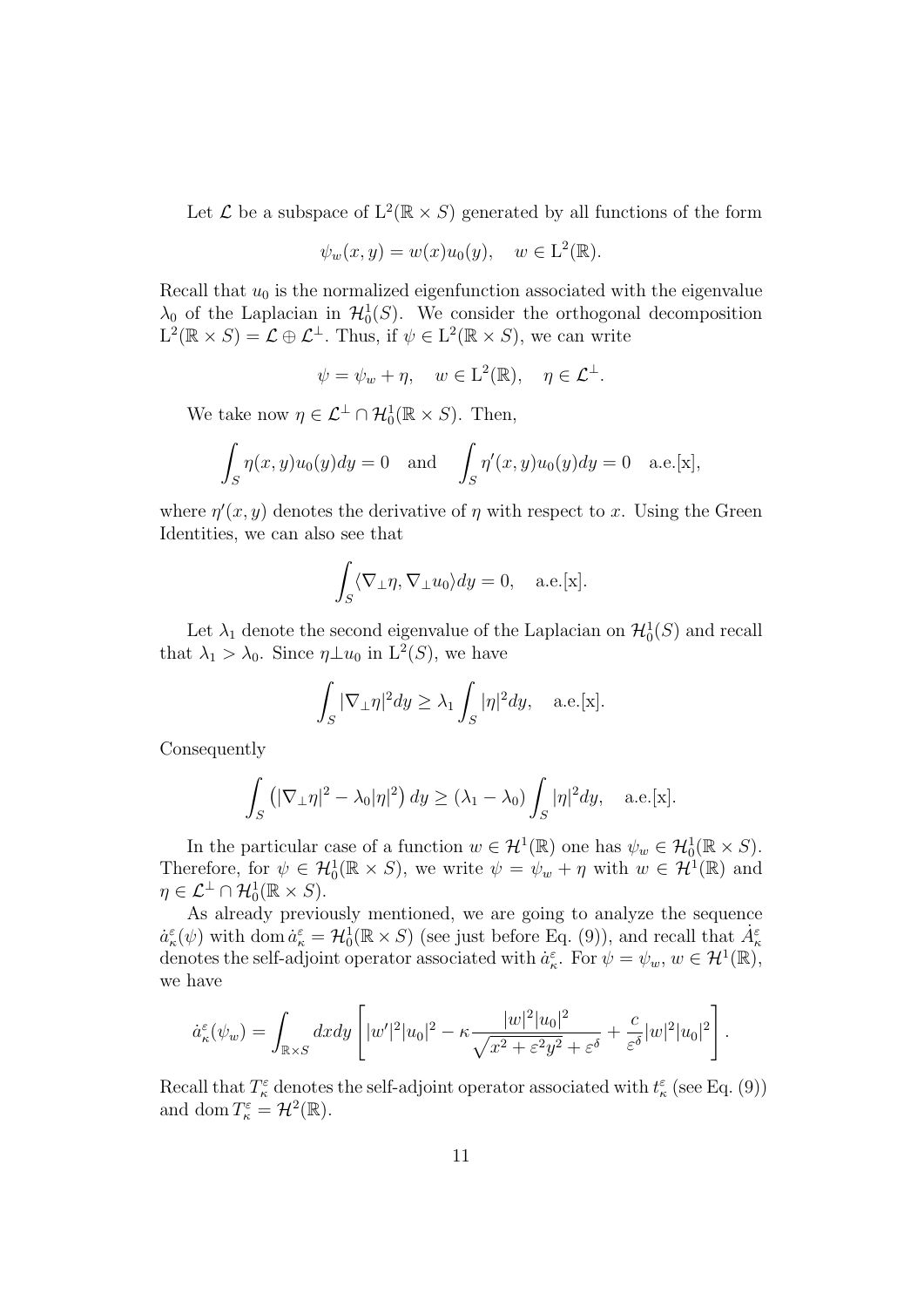#### 3.1.1 Proof of Proposition 1

For the sake of simplicity, in this proof we suppose the involved vectors are real; all calculations can be easily adapted for complex vectors. As already mentioned, for  $\psi \in \mathcal{H}_0^1(\mathbb{R} \times S)$ , we write  $\psi(x, y) = \psi_w(x, y) + \eta(x, y)$  with  $w \in \mathcal{H}^1(\mathbb{R})$  and  $\eta \in \mathcal{H}_0^1(\mathbb{R} \times S) \cap \mathcal{L}^\perp$ . Thus,

$$
\dot{a}^\varepsilon_\kappa(\psi)=t^\varepsilon_\kappa(w)+\dot{a}^\varepsilon_\kappa(\eta)+2m^\varepsilon_\kappa(\psi_w,\eta),
$$

with  $t_{\kappa}^{\varepsilon}(w)$  given by (9),

$$
\dot{a}_{\kappa}^{\varepsilon}(\eta) = \int_{\mathbb{R}\times S} \left[ |\eta'|^2 + \frac{1}{\varepsilon^2} \left( |\nabla_{\perp} \eta|^2 - \lambda_0 |\eta|^2 \right) - \kappa \frac{|\eta|^2}{\sqrt{x^2 + \varepsilon^2 y^2} + \varepsilon^{\delta}} + \frac{c}{\varepsilon^{\delta}} |\eta|^2 \right] dx dy
$$

and

$$
m_{\kappa}^{\varepsilon}(\psi_w, \eta) := -\int_{\mathbb{R} \times S} \kappa\left(\frac{w u_0 \eta}{\sqrt{x^2 + \varepsilon^2 y^2} + \varepsilon^{\delta}}\right) dx dy.
$$

We are going to check that there are  $c_0 > 0$  and functions  $0 \leq q(\varepsilon)$ ,  $0 \leq p(\varepsilon)$  and  $c(\varepsilon)$  so that  $t_{\varepsilon}(w)$ ,  $\dot{a}_{\kappa}^{\varepsilon}(\eta)$  and  $m_{\varepsilon}(\psi_w, \eta)$  satisfy the following conditions:

$$
t_{\varepsilon}(w) \ge c(\varepsilon) \|w\|_{\mathbf{L}^2(\mathbb{R})}^2, \quad \forall w \in \mathcal{H}^1(\mathbb{R}), \quad c(\varepsilon) \ge c_0 > 0;
$$
 (10)

$$
\dot{a}_{\kappa}^{\varepsilon}(\eta) \ge p(\varepsilon) \|\eta\|_{\mathcal{L}^{2}(\mathbb{R}\times S)}^{2}, \quad \forall \eta \in \mathcal{H}_{0}^{1}(\mathbb{R}\times S) \cap \mathcal{L}^{\perp};
$$
 (11)

$$
|m_{\varepsilon}(\psi_w, \eta)|^2 \le q(\varepsilon)^2 t_{\varepsilon}(w) \dot{a}_{\kappa}^{\varepsilon}(\eta), \quad \forall \psi \in \mathcal{H}_0^1(\mathbb{R} \times S); \tag{12}
$$

and with

$$
p(\varepsilon) \to \infty, c(\varepsilon) = O(p(\varepsilon)), q(\varepsilon) \to 0 \text{ as } \varepsilon \to 0.
$$
 (13)

Thus, Theorem 2 in [11] (which is in fact just an abstract reformulation of Proposition 3.1 in [16]) guarantees that, for  $\varepsilon > 0$  small enough,

$$
\left\| (\dot{A}_{\kappa}^{\varepsilon})^{-1} - (T_{\kappa}^{\varepsilon})^{-1} \oplus 0 \right\| \le p(\varepsilon)^{-1} + C'q(\varepsilon) c(\varepsilon)^{-1}, \tag{14}
$$

for some  $C' > 0$ .

By construction,

$$
t_{\kappa}^{\varepsilon}(w) \ge \frac{d}{\varepsilon^{\delta}} \int_{\mathbb{R}} |w|^2 dx.
$$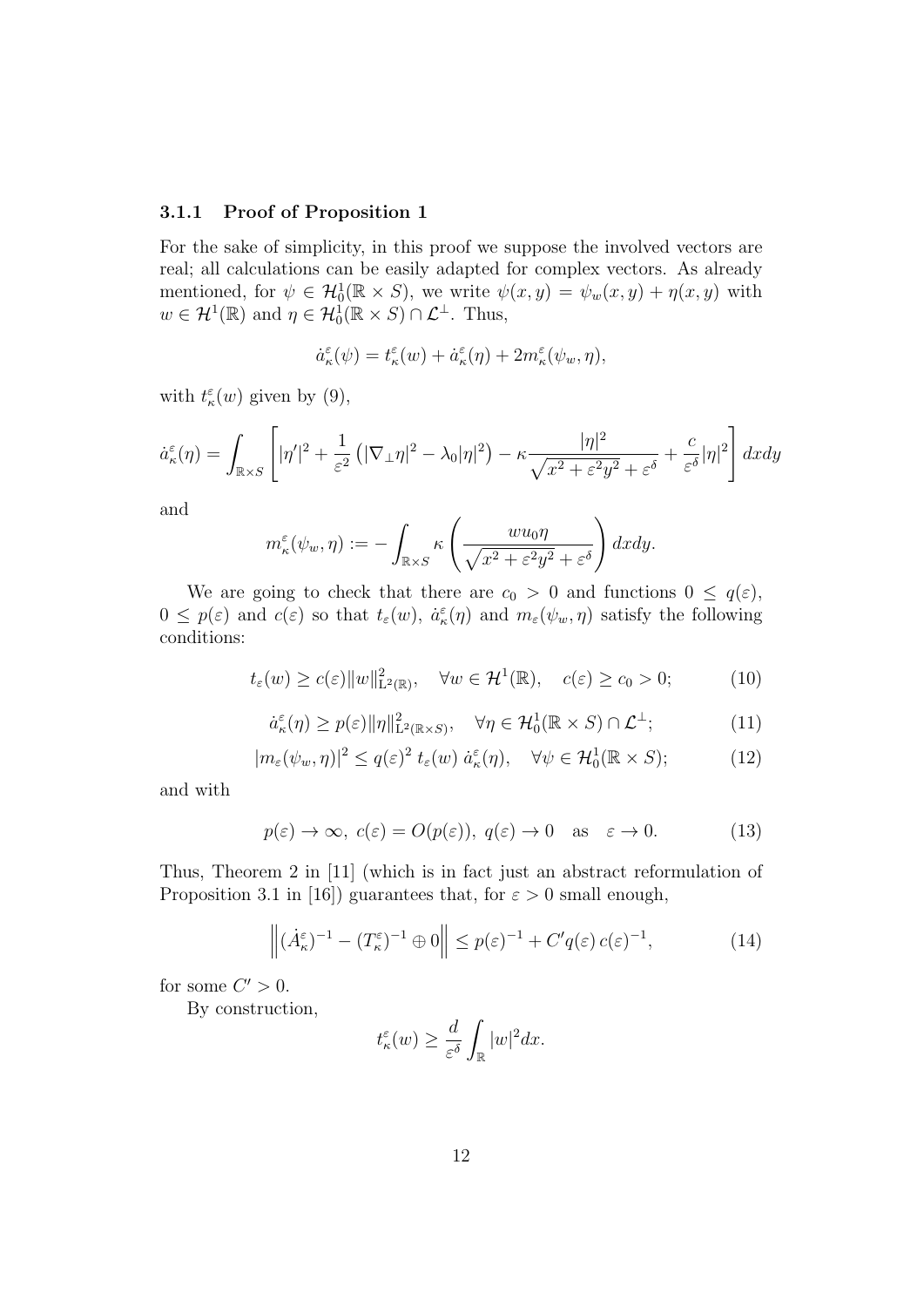We take  $c(\varepsilon) := d/\varepsilon^{\delta}$ . Since  $d > 0$ , it follows that  $c(\varepsilon) \to \infty$  as  $\varepsilon \to 0$ . Now, since  $\eta \in \mathcal{H}_0^1(\mathbb{R} \times S) \cap \mathcal{L}^\perp$ ,

$$
\dot{a}_{\kappa}^{\varepsilon}(\eta) \geq \int_{\mathbb{R}\times S} \frac{1}{\varepsilon^2} \left( |\nabla_{\perp} \eta|^2 - \lambda_0 |\eta|^2 \right) dx dy
$$

$$
\geq \frac{\lambda_1 - \lambda_0}{\varepsilon^2} \int_{\mathbb{R}\times S} |\eta|^2 dx dy.
$$

Since  $\lambda_1 - \lambda_0 > 0$ , we take  $p(\varepsilon) = \frac{\lambda_1 - \lambda_0}{\varepsilon^2} \to \infty$ , as  $\varepsilon \to 0$  and note that  $c(\varepsilon) = \mathrm{O}(p(\varepsilon)).$ 

Finally, there exists a number  $C'' > 0$  so that,

$$
|m_{\kappa}^{\varepsilon}(\psi_{w}, \eta)| \leq |\kappa| \left| \int_{\mathbb{R} \times S} \frac{\psi_{w} \eta}{\sqrt{x^{2} + \varepsilon^{2} y^{2}} + \varepsilon^{\delta}} dx dy \right|
$$
  
\n
$$
\leq \frac{|\kappa|}{\varepsilon^{\delta}} \int_{\mathbb{R} \times S} |\psi_{w}| |\eta| dx dy
$$
  
\n
$$
\leq \frac{|\kappa|}{\varepsilon^{\delta}} \left( \int_{\mathbb{R} \times S} |\psi_{w}|^{2} dx dy \right)^{1/2} \left( \int_{\mathbb{R} \times S} |\eta|^{2} dx dy \right)^{1/2}
$$
  
\n
$$
= \frac{|\kappa|}{\varepsilon^{\delta}} \left( \int_{\mathbb{R}} |w|^{2} dx \right)^{1/2} \left( \int_{\mathbb{R} \times S} |\eta|^{2} dx dy \right)^{1/2}
$$
  
\n
$$
\leq \frac{C''}{\varepsilon^{\delta}} \varepsilon^{\delta/2} \varepsilon (t_{\kappa}^{\varepsilon}(w))^{1/2} (\dot{a}_{\kappa}^{\varepsilon}(\eta))^{1/2}
$$
  
\n
$$
\leq q(\varepsilon) (t_{\kappa}^{\varepsilon}(w))^{1/2} (\dot{a}_{\kappa}^{\varepsilon}(\eta))^{1/2},
$$

where  $q(\varepsilon) := C'' \varepsilon^{1-\delta/2} \to 0$  as  $\varepsilon \to 0$  (recall that, by hypothesis,  $0 < \delta <$  $1/2$ ).

The conditions (10), (11) and (12) are then satisfied and we conclude that inequality (14) holds true, from which one finds, for  $\varepsilon > 0$  small enough,

$$
\left\| (\dot{A}_{\kappa}^{\varepsilon})^{-1} - \left[ (T_{\kappa}^{\varepsilon})^{-1} \oplus 0 \right] \right\| \le C \varepsilon^{1+\delta/2},
$$

for some  $C > 0$ . The proof of the proposition is complete.

#### 3.1.2 Proof of Proposition 2

We shall make use of the third resolvent identity  $[7]$ , that is, if S and T are linear operators and  $z, z_0$  are common elements of the resolvent sets of both  $S$  and  $T$ , then

$$
R_z(T) - R_z(S) = (1 + (z - z_0)R_z(T)) [R_{z_0}(T) - R_{z_0}(S)] (1 + (z - z_0)R_z(S)).
$$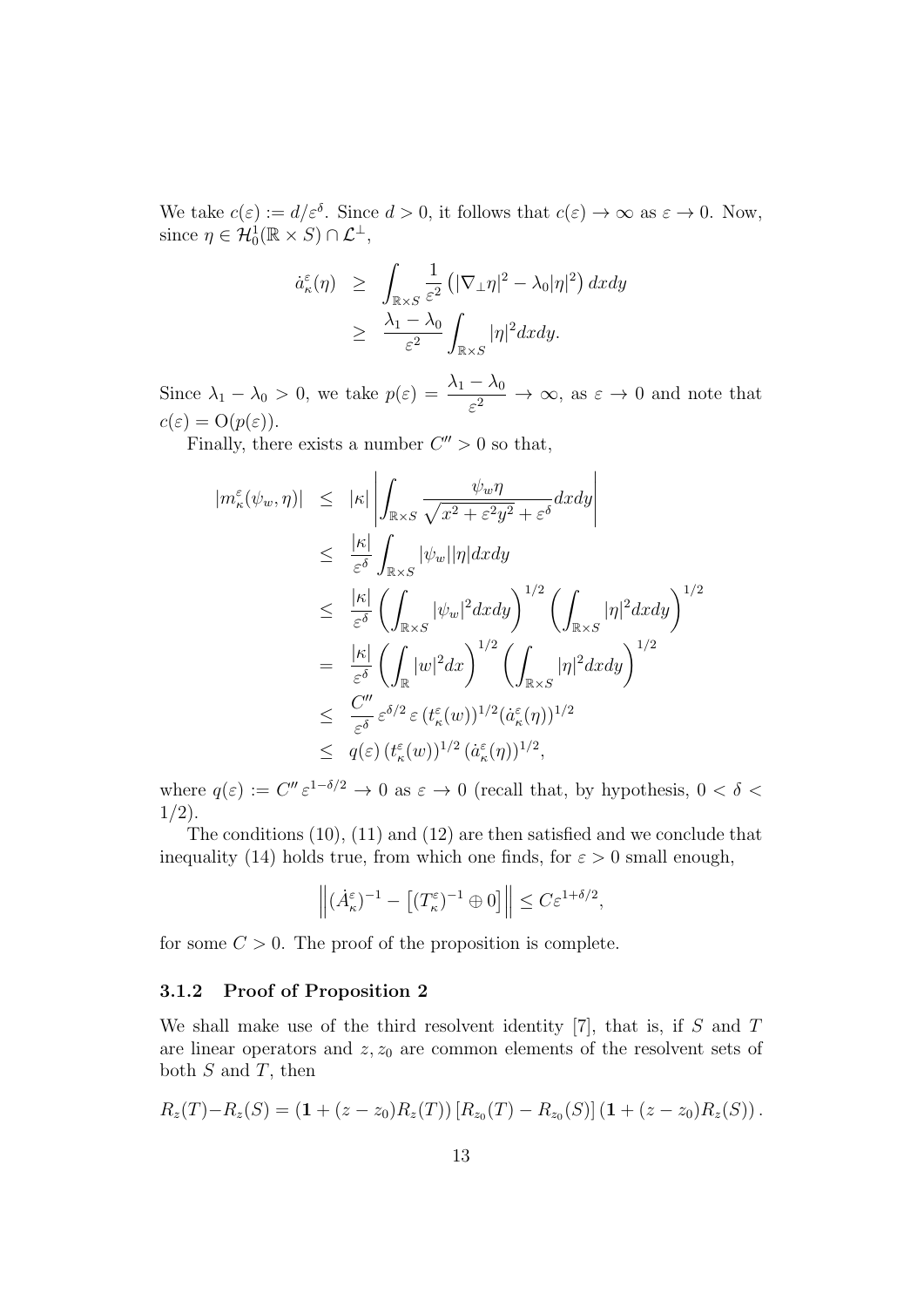If for a moment we denote  $\xi = (c\varepsilon^{-\delta} + i)$ , by such identity one has

$$
\begin{aligned}\n\left(\dot{A}_{\kappa}^{\varepsilon} - \xi \mathbf{1}\right)^{-1} &= \left[\left(T_{\kappa}^{\varepsilon} - \xi \mathbf{1}\right)^{-1} \oplus 0\right] \\
&= \left[\mathbf{1} + \xi \left(\dot{A}_{\kappa}^{\varepsilon} - \xi \mathbf{1}\right)^{-1}\right] \\
&\left[\left(\dot{A}_{\kappa}^{\varepsilon}\right)^{-1} - \left(T_{\kappa}^{\varepsilon}\right)^{-1} \oplus 0\right] \left[\mathbf{1} + \xi \left[\left(T_{\kappa}^{\varepsilon} - \xi \mathbf{1}\right)^{-1} \oplus 0\right]\right].\n\end{aligned}
$$

Thus, since for all  $\varepsilon > 0$ 

$$
\left\| \left( \dot{A}_{\kappa}^{\varepsilon} - \left( c \varepsilon^{-\delta} + i \right) \mathbf{1} \right)^{-1} \right\| \leq 1 \quad \text{and} \quad \left\| \left( T_{\kappa}^{\varepsilon} - \left( c \varepsilon^{-\delta} + i \right) \mathbf{1} \right)^{-1} \oplus 0 \right\| \leq 1,
$$

by Proposition 1, it is found that

$$
\begin{aligned} \left\| \left( \dot{A}_{\kappa}^{\varepsilon} - \left( c \varepsilon^{-\delta} + i \right) \mathbf{1} \right)^{-1} &- \left( T_{\kappa}^{\varepsilon} - \left( c \varepsilon^{-\delta} + i \right) \mathbf{1} \right)^{-1} \oplus 0 \right\| \\ &\leq \left( 1 + \sqrt{c^2 / \varepsilon^{2\delta} + 1} \right) \varepsilon^{1 + \delta/2} \left( 1 + \sqrt{c^2 / \varepsilon^{2\delta} + 1} \right) \\ &\leq D \varepsilon^{1 - 3/2\delta}, \end{aligned}
$$

for some  $D > 0$ . This completes the proof of the proposition.

#### 3.1.3 Proof of Proposition 3

For each  $\varepsilon > 0$ , write

$$
(H_{\varepsilon}w)(x) := -w''(x) + W_{\varepsilon}(x)w(x), \quad \text{dom}\, H_{\varepsilon} = \mathcal{H}^2(\mathbb{R}),\tag{15}
$$

where  $W_{\varepsilon}$  is a potential so that the above operator is well defined and selfadjoint. We assume that the limit  $W_0(x) := \lim_{\varepsilon \to 0} W_{\varepsilon}(x)$  exists a.e., and also that  $W_0(x)$  is a potential with a singularity at the origin so that the operator

$$
(H_0 w)(x) := -w''(x) + W_0(x)w(x),
$$

with dom  $H_0 = \{ \mathcal{H}^2(\mathbb{R} \setminus \{0\}) : w(0^{\pm}) = 0 \}$  is self-adjoint.

Ahead we will make use of the following result proven in [22]:

**Theorem 3.** Let  $H_{\varepsilon}$  be as in (15) and  $W_{\varepsilon}(x)$  satisfying:

(i) there exists a number  $q > 0$  so that

$$
|W_{\varepsilon}(x)| \le g\left(\frac{1}{|x|^{\gamma}} + \frac{1}{|x|^{\beta}}\right), \quad 0 < \varepsilon \le \varepsilon_0,
$$

where  $\beta > 0$  and  $0 < \gamma < 2$ ;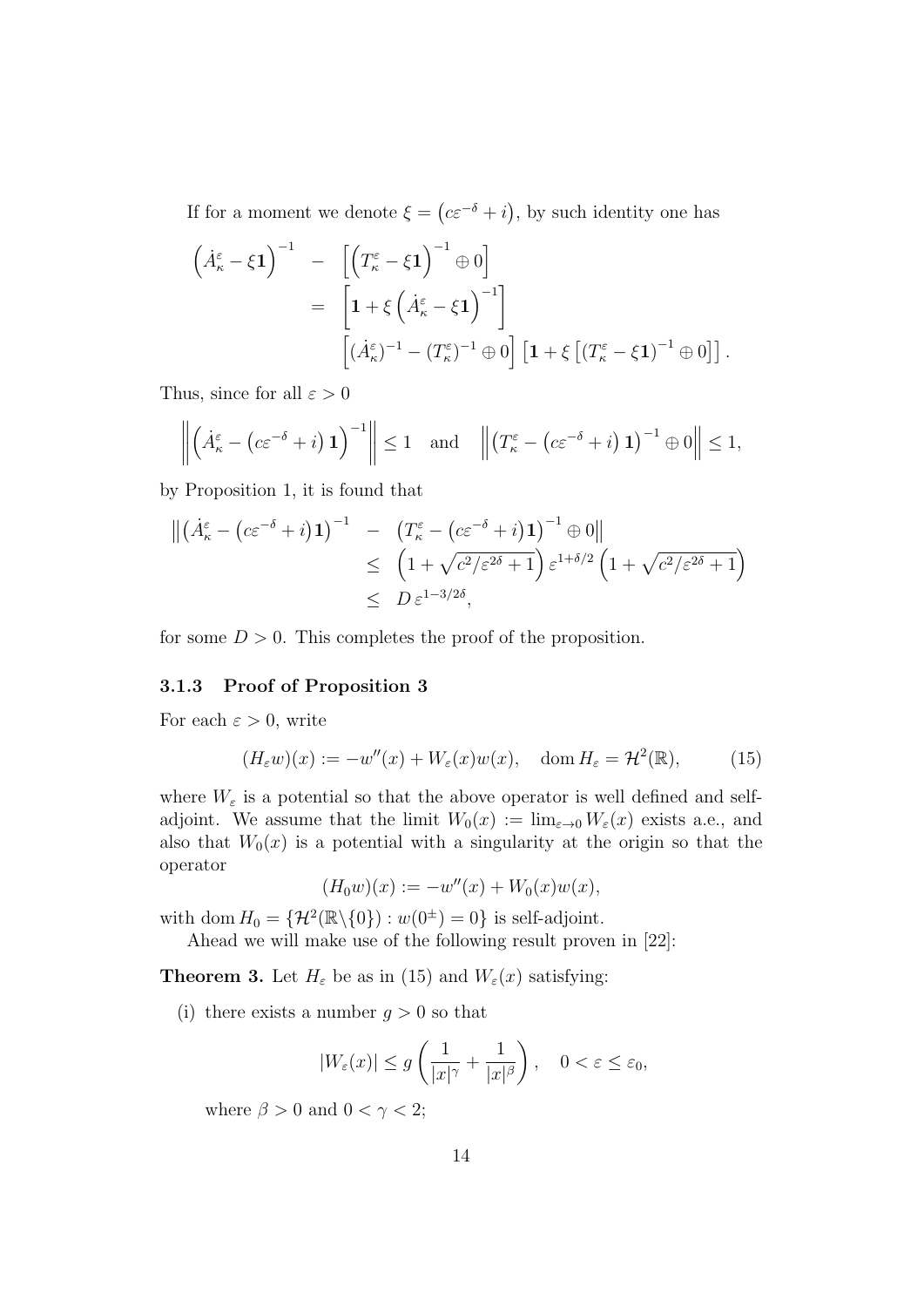(ii)  $W_{\varepsilon}(x) \in L^1_{loc}(\mathbb{R}), 0 < \varepsilon \leq \varepsilon_0;$ (iii)  $W_{\varepsilon}(x) \to W_0(x)$  a.e. as  $\varepsilon \to 0$ ;  $(iv)$   $\int^{-b}$ b  $W_{\varepsilon}(x)dx \to -\infty$  as  $\varepsilon \to 0$  for some  $b > 0$ ;  $(v)$  sup ε $\in$ (0,ε<sub>0</sub>)  $\int_b^{-b} |W_{\varepsilon}(x)| dx$  $\begin{array}{c} \begin{array}{c} \begin{array}{c} \end{array} \\ \begin{array}{c} \end{array} \end{array} \end{array}$  $\int_b^{-b} W_\varepsilon(x) dx$  $< \infty$ .

Then,  $H_{\varepsilon}$  converges to  $H_0$  in the norm resolvent sense as  $\varepsilon \to 0$ .

To prove Proposition 3, we are going to show that

$$
V_{\kappa}^{\varepsilon}(x) = -\kappa \int_{S} \frac{|u_{0}|^{2}}{\sqrt{x^{2} + \varepsilon^{2}y^{2}} + \varepsilon^{\delta}} dy
$$

satisfies the conditions  $(i)-(v)$  in Theorem 3. To show  $(i)$  it is enough to observe that

$$
|V_{\kappa}^{\varepsilon}(x)| \leq \kappa \int_{S} \frac{|u_{0}|^{2}}{|x| + \varepsilon^{\delta}} dy = \frac{\kappa}{|x| + \varepsilon^{\delta}} \leq \frac{\kappa}{|x|},
$$

and then consider  $g = \kappa/2$  and  $\gamma = \beta = 1$ . It is easy to see that  $V_{\kappa}^{\varepsilon} \in L^{1}_{loc}(\mathbb{R})$ and so (ii) is satisfied. To prove (iii), we apply the Dominated Convergence Theorem and obtain

$$
\lim_{\varepsilon \to 0} \int_S \frac{|u_0|^2}{\sqrt{x^2 + \varepsilon^2 y^2} + \varepsilon^\delta} dy = \int_S \lim_{\varepsilon \to 0} \frac{|u_0|^2}{\sqrt{x^2 + \varepsilon^2 y^2} + \varepsilon^\delta} dy
$$

$$
= \int_S \frac{|u_0|^2}{|x|} dy = \frac{1}{|x|},
$$

i.e.,  $\lim_{\varepsilon \to 0} V_{\kappa}^{\varepsilon}(x) \to -\frac{\kappa}{|x|}$  $\frac{\partial}{|x|} = V_{\kappa}(x).$ 

Now we are going to check (iv). Since  $S$  is a bounded region, there exists a number  $K > 0$  so that  $y^2 \leq K$ . Thus,

$$
\int_{-1}^{1} V_{\kappa}^{\varepsilon}(x) dx \le -\kappa \int_{-1}^{1} \int_{S} \frac{|u_{0}|^{2}}{\sqrt{x^{2} + \varepsilon^{2} K} + \varepsilon^{\delta}} dx dy
$$

$$
= -\kappa \int_{-1}^{1} \frac{1}{\sqrt{x^{2} + \varepsilon^{2} K} + \varepsilon^{\delta}} dx.
$$

Consequently,

$$
\lim_{\varepsilon \to 0} \int_{-1}^{1} V_{\kappa}^{\varepsilon}(x) dx = -\infty.
$$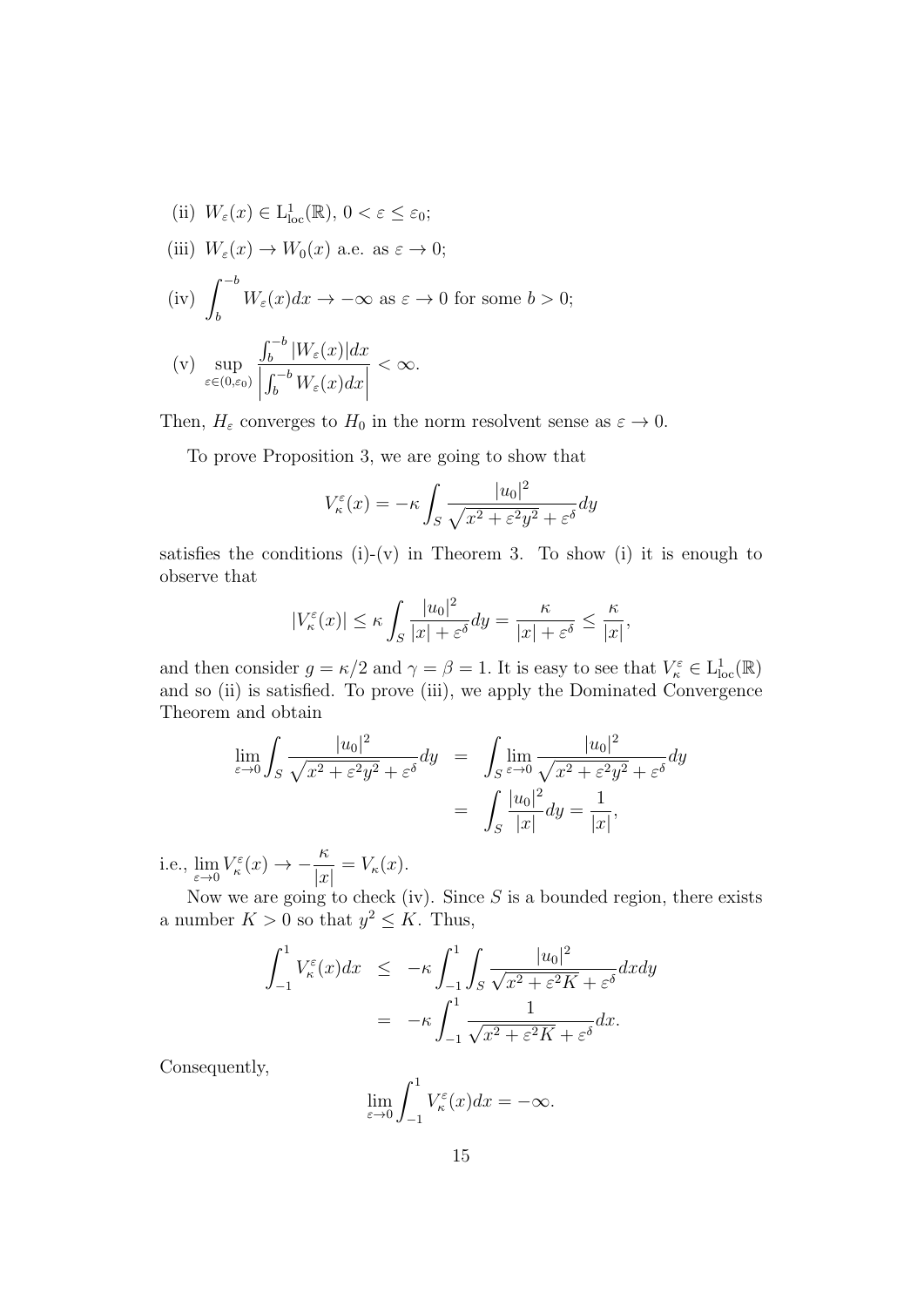Condition (v) is clearly satisfied. Hence, the proof of Proposition 3 follows as an application of Theorem 3.

**Remark 2.** Note that item (iv) of Theorem 3 does not apply to  $T_{\kappa}^{\varepsilon}$  if  $\kappa < 0$ .

### 3.2 A condition without regularization

Based on Theorem 1, a natural question in the attractive case is about the approximation of  $R_i(A_\kappa^{\varepsilon})\vartheta$  by  $R_i(H_\kappa^{\varepsilon})\vartheta$ , so that, after combining with other propositions, one could conclude a convergence of  $H_{\kappa}^{\varepsilon}$  to  $H_D$ , that is, a convergence without regularization. We discuss a possible suitable approximation and it makes clear the connection with bounded energy values (which vaguely reminds us of arguments in [10]).

Given  $\vartheta \in L^2(\mathbb{R} \times S)$ , for each  $\varepsilon > 0$  there is a unique  $\psi^{\varepsilon} \in \text{dom } H_{\kappa}^{\varepsilon}$  with  $(H_{\kappa}^{\varepsilon} - i\mathbf{1})\psi^{\varepsilon} = \vartheta$ ; note that  $\|\psi^{\varepsilon}\| = \|R_i(H_{\kappa}^{\varepsilon})\vartheta\| \leq \|\vartheta\|$ , that is, there is a uniform upper bound for the norm of  $\psi^{\varepsilon}$ .

By the second resolvent identity,

$$
\|R_i(A_{\kappa}^{\varepsilon})\vartheta - R_i(H_{\kappa}^{\varepsilon})\vartheta\|^2 = \|R_i(A_{\kappa}^{\varepsilon}) (H_{\kappa}^{\varepsilon} - A_{\kappa}^{\varepsilon}) R_i(H_{\kappa}^{\varepsilon})\vartheta\|^2
$$
  
\n
$$
\leq \left\| \left( \frac{\kappa}{|(x, \varepsilon y)| + \varepsilon^{\delta}} - \frac{\kappa}{|(x, \varepsilon y)|} \right) R_i(H_{\kappa}^{\varepsilon})\vartheta \right\|^2
$$
  
\n
$$
= \left. \kappa^2 \varepsilon^{2\delta} \left\| \frac{\psi^{\varepsilon}(x, \varepsilon y)}{|(x, \varepsilon y)| \left( |(x, \varepsilon y)| + \varepsilon^{\delta} \right)} \right\|^2 := Q^{\varepsilon}, \tag{16}
$$

and after the successive change of variables  $r^2 = y_1^2 + y_2^2$ ,  $z = \varepsilon r$  and  $u =$  $x^2 + z^2$ , the right hand side  $Q^{\varepsilon} = Q^{\varepsilon}(\psi^{\varepsilon})$  of (16) reads

$$
Q^{\varepsilon} = \kappa^2 \varepsilon^{2(\delta - 1)} \int_{\mathbb{R}} dx \int_{x^2}^{x^2 + \varepsilon^2} du \, \frac{|\psi^{\varepsilon}(x, u)|^2}{(u + \varepsilon^{\delta} \sqrt{u})^2},
$$

and the required convergence is directly related to the vanishing of  $Q^{\varepsilon}$  as  $\varepsilon \rightarrow$ 0. This quantity represents quantitatively the proclaimed energy control as  $\varepsilon \to 0$ . We mention two different possibilities one is able to estimate  $Q^{\varepsilon}$ :

1. Assume that for all  $\varepsilon > 0$  small enough one has  $|\psi^{\varepsilon}(x, u)| \leq |w(x)| u^{p}$ , for some  $w \in L^2(\mathbb{R})$  and  $3/4 < p < 1$ . Note that this is a special case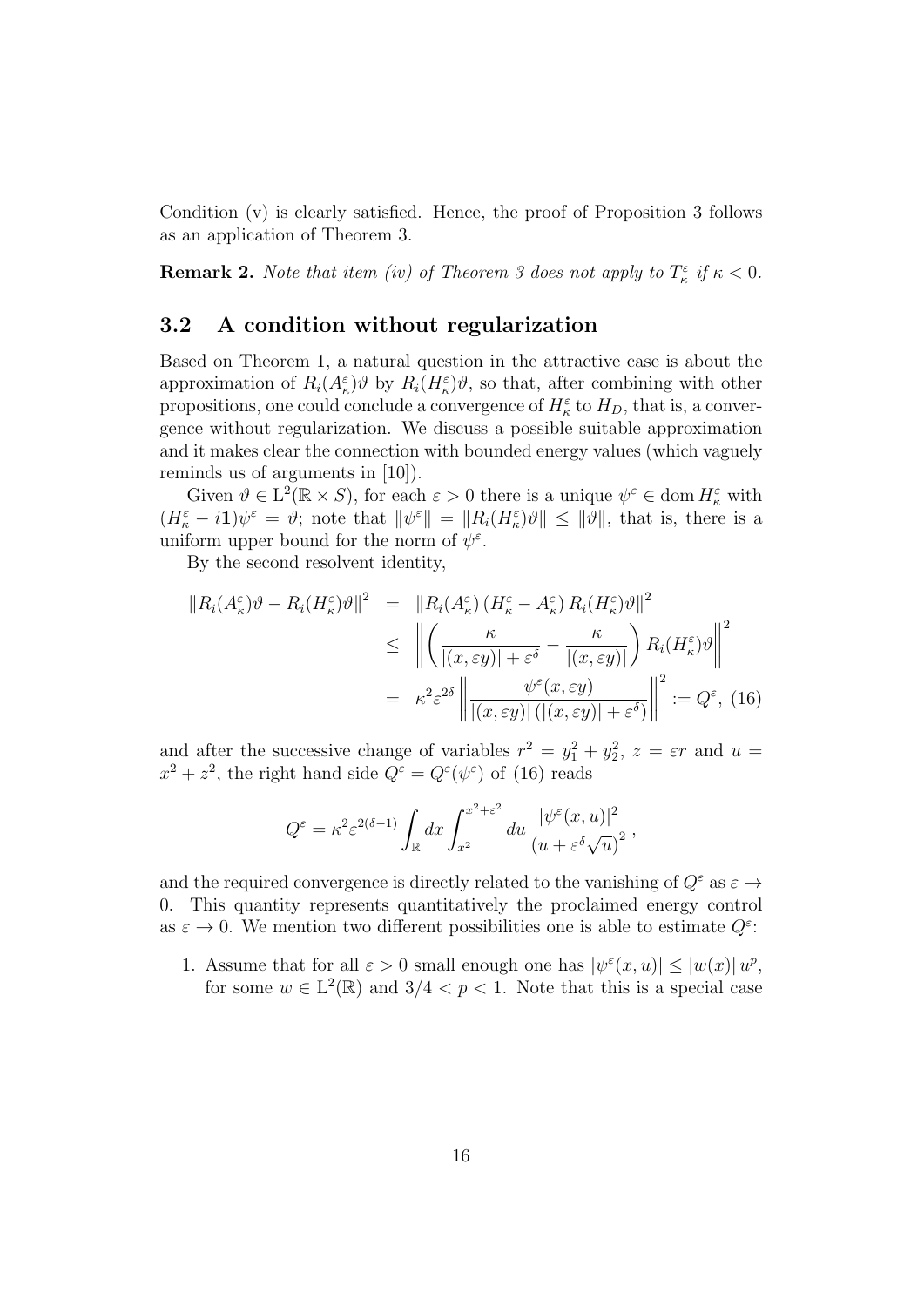of Dirichlet condition at the origin for the 3D wavefunctions. Thus,

$$
Q^{\varepsilon} = \kappa^{2} \varepsilon^{2(\delta - 1)} \int_{\mathbb{R}} dx |w(x)|^{2} \int_{x^{2}}^{x^{2} + \varepsilon^{2}} du \left( \frac{u^{p}}{u + \varepsilon^{\delta} \sqrt{u}} \right)^{2}
$$
  
\n
$$
\leq \kappa^{2} \varepsilon^{2(\delta - 1)} \int_{\mathbb{R}} dx |w(x)|^{2} \int_{x^{2}}^{x^{2} + \varepsilon^{2}} du u^{2(p-1)}
$$
  
\n
$$
\leq \frac{\kappa^{2}}{2p - 1} \varepsilon^{2(\delta - 1)} \int_{\mathbb{R}} dx |w(x)|^{2} \left( (x^{2} + \varepsilon^{2})^{2p - 1} - (x^{2})^{2p - 1} \right)
$$
  
\n
$$
\leq \frac{\kappa^{2}}{2p - 1} \varepsilon^{2(\delta - 1)} \int_{\mathbb{R}} dx |w(x)|^{2} \varepsilon^{4p - 2}
$$
  
\n
$$
= \frac{\kappa^{2}}{2p - 1} \varepsilon^{2\delta + 4p - 4} ||w||^{2}.
$$

Hence, given such p, by choosing  $\delta$  so that  $2 - 2p < \delta < 1/2$  one has

$$
||R_i(A_{\kappa}^{\varepsilon})\vartheta - R_i(H_{\kappa}^{\varepsilon})\vartheta|| \to 0,
$$

since  $Q^{\varepsilon} \to 0$ , as  $\varepsilon \to 0$ .

2. Suppose now that  $|\psi^{\epsilon}(x, u)| \geq M > 0$  in a neighbourhood of the origin (so, far from the Dirichlet condition at the origin), which for simplicity we assume this inequality holds true in the set  $(x, u) \in [0, 1/2] \times [0, 1/4 +$  $\varepsilon^2$ . Since in this set  $u \leq$ √  $\overline{u}$ , one has, for some  $D > 0$  that does not depend on  $\varepsilon$ ,

$$
Q^{\varepsilon} \geq \kappa^2 M^2 \varepsilon^{2(\delta - 1)} \int_0^{1/2} dx \int_{x^2}^{x^2 + \varepsilon^2} \frac{du}{\left( (1 + \varepsilon^{\delta}) \sqrt{u} \right)^2}
$$
  
\n
$$
\geq D\varepsilon^{2(\delta - 1)} \int_0^{1/2} \ln\left( 1 + \frac{\varepsilon^2}{x^2} \right)
$$
  
\n
$$
= D\left( 2\varepsilon^{2\delta - 1} \arctan\left( \frac{1}{2\varepsilon} \right) + \frac{1}{2} \varepsilon^{2(\delta - 1)} \ln(1 + 4\varepsilon^2) \right)
$$
  
\n
$$
\sim D\varepsilon^{2(\delta - 1)} \to \infty
$$

as  $\varepsilon \to 0$ . Hence, the convergence is not expected to hold in this case. Note that the same argument shows that  $||A_{\kappa}^{\varepsilon}\psi^{\varepsilon} - H_{\kappa}^{\varepsilon}\psi^{\varepsilon}|| \to \infty$ as  $\varepsilon \to 0$ .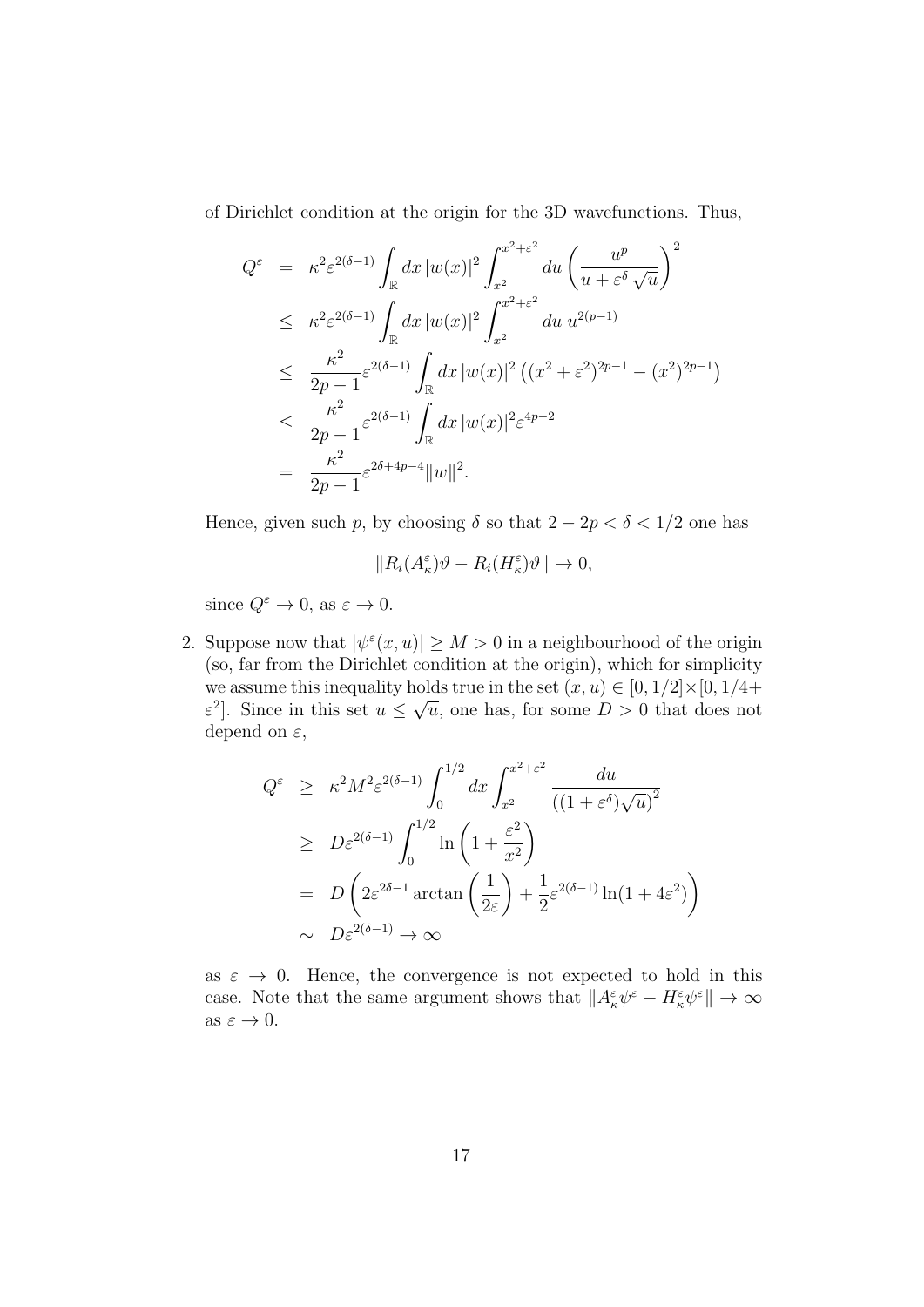### 4 Repulsive Coulomb potential

In this section we consider the repulsive Coulomb potential  $V_C$  introduced in equation (1), i.e.,  $\kappa < 0$ ; we aim at proving Theorem 2, and this will be attained by showing that statement (j) in Appendix C holds true. Recall that  $u_0$  is the positive normalized eigenfunction corresponding to the lowest (simple) eigenvalue of  $-\Delta_{\perp}$  in S. First we show that  $b_{\kappa}^{\varepsilon}$  strongly  $\Gamma$ -converges to  $b_{\kappa}^0$ . We begin with some basic properties and remarks:

1. Let  $\psi \in \mathcal{H}_0^1(\mathbb{R} \times S)$ ; then, for *x*-a.s. one has

$$
\frac{1}{\varepsilon^2} \int_S \left( |\nabla_\perp \psi|^2 - \lambda_0 |\psi|^2 \right) dy \ge 0.
$$

2. The Dirichlet boundary condition at the border of S implies that

$$
\int_{S} \left( u_0 \nabla_{\perp} u_0 \cdot Ry \right) dy = 0.
$$

3. Let  $\psi_{\varepsilon} \to \psi$  in  $L^2(\mathbb{R} \times S)$ , as  $\varepsilon \to 0$ , and so that  $(b_{\kappa}^{\varepsilon}(\psi_{\varepsilon}))_{\varepsilon}$  is a bounded sequence in R. Then  $(\psi_{\varepsilon})_{\varepsilon}$  and  $(\nabla_{\perp}\psi_{\varepsilon})_{\varepsilon}$  are bounded sequences in  $L^2(\mathbb{R} \times S)$ . Therefore, by taking subsequences if necessary, it follows that  $\psi'_\varepsilon \rightharpoonup \psi'$  and  $\nabla_\perp \psi_\varepsilon \rightharpoonup \nabla_\perp \psi$  weakly in  $L^2(\mathbb{R} \times S)$  and  $\psi \in \mathcal{H}_0^1(\mathbb{R} \times S)$  $S$ ).

Indeed, first note that there exists  $C > 0$  so that

$$
\limsup_{\varepsilon \to 0} \int_{\mathbb{R}} \int_{S} |\psi_{\varepsilon}' + \nabla_{\perp} \psi_{\varepsilon} \cdot Ry\alpha'|^{2} dy dx \le \limsup_{\varepsilon \to 0} b_{\kappa}^{\varepsilon}(\psi_{\varepsilon}) \le C
$$

and

$$
\limsup_{\varepsilon \to 0} \int_{\mathbb{R}} \int_{S} |\nabla_{\perp} \psi_{\varepsilon}|^{2} dy dx
$$
\n
$$
= \limsup_{\varepsilon \to 0} \left( \int_{\mathbb{R}} \int_{S} (|\nabla_{\perp} \psi_{\varepsilon}|^{2} - \lambda_{0} |\psi_{\varepsilon}|^{2}) dy dx + \lambda_{0} \int_{\mathbb{R}} \int_{S} |\psi_{\varepsilon}|^{2} dy dx \right)
$$
\n
$$
\leq \limsup_{\varepsilon \to 0} C \varepsilon^{2} + \lambda_{0} \limsup_{\varepsilon \to 0} \int_{\mathbb{R}} \int_{S} |\psi_{\varepsilon}|^{2} dy dx < \infty.
$$

Since  $\alpha' \in L^{\infty}(\mathbb{R})$ , it follows that  $(\psi_{\varepsilon}', \nabla_{\perp} \psi_{\varepsilon})$  is a bounded sequence in  $L^2(\mathbb{R} \times S)$ . Hence,  $(\psi_{\varepsilon})_{\varepsilon}$  is a bounded sequence in  $\mathcal{H}_0^1(\mathbb{R} \times S)$ .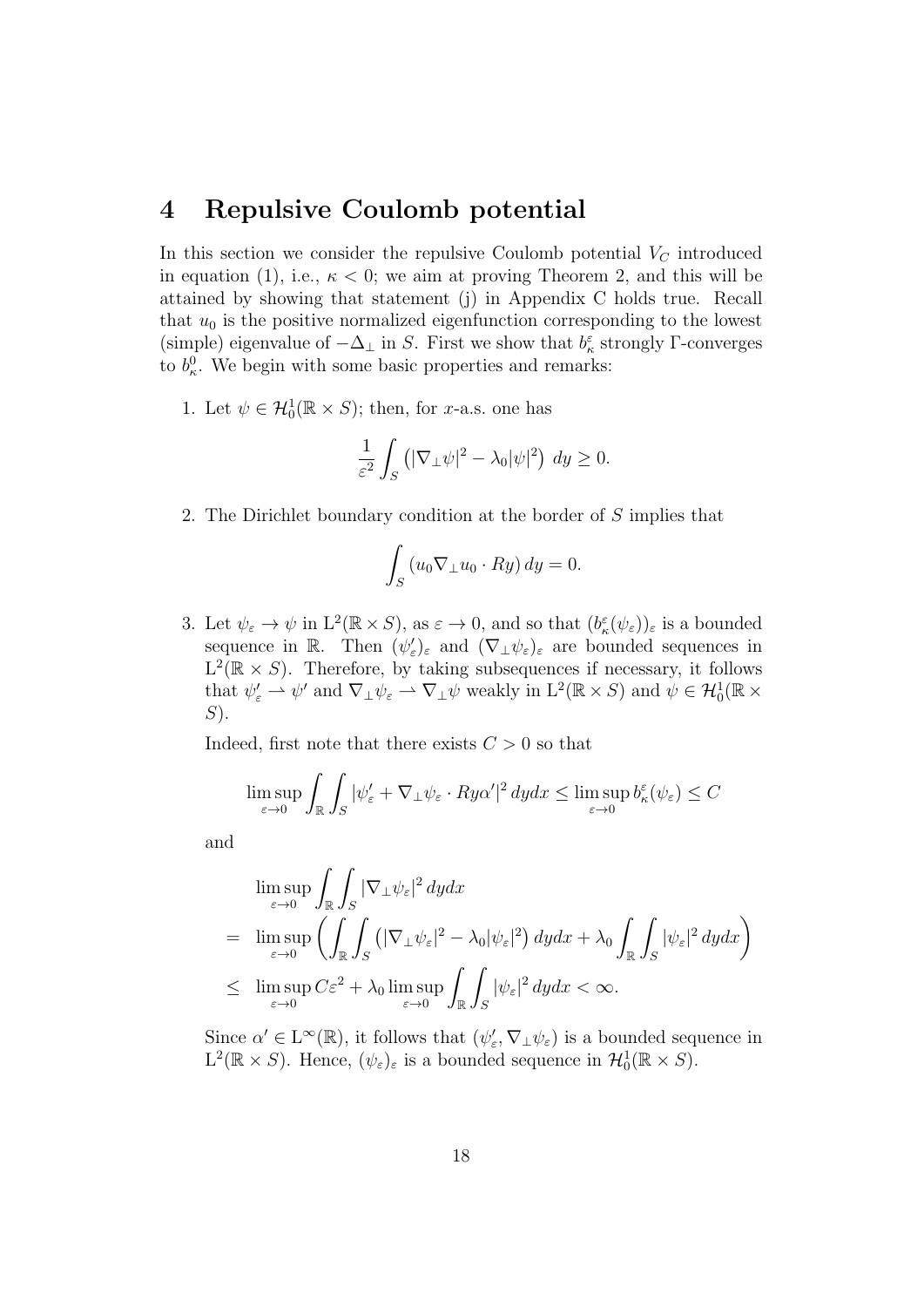4. Let  $\psi_{\varepsilon} \to \psi$  in  $L^2(\mathbb{R} \times S)$  so that  $\lim_{\varepsilon \to 0} b_{\kappa}^{\varepsilon}(\psi_{\varepsilon}) < \infty$ . Then, we can write  $\psi(x, y) = w(x)u_0(y)$  with  $w \in \mathcal{H}^1(\mathbb{R})$ .

Indeed, by the previous item,  $\nabla_{\perp}\psi_{\varepsilon} \rightharpoonup \nabla_{\perp}\psi$  in  $L^2(\mathbb{R} \times S)$ . Thus,

$$
\int_{\mathbb{R}} \int_{S} |\nabla_{\perp} \psi|^{2} dy dx \leq \liminf_{\varepsilon \to 0} \int_{\mathbb{R}} \int_{S} |\nabla_{\perp} \psi_{\varepsilon}|^{2} dy dx
$$
  

$$
\leq \lambda_{0} \limsup_{\varepsilon \to 0} \int_{\mathbb{R}} \int_{S} |\psi_{\varepsilon}|^{2} dy dx
$$
  

$$
= \lambda_{0} \int_{\mathbb{R}} \int_{S} |\psi|^{2} dy dx,
$$

and so

$$
\int_{\mathbb{R}} \int_{S} \left( |\nabla_{\perp} \psi|^{2} - \lambda_{0} |\psi|^{2} \right) dy dx = 0.
$$
 (17)

Since by item 1. above one has

$$
0 \le f(x) := \int_S \left( |\nabla_\perp \psi(x, y)|^2 - \lambda_0 |\psi(x, y)|^2 \right) dy,
$$

the equality (17) implies that  $f = 0$  x-a.s., and so  $\psi(x, \cdot)$  is an eigenvector associated with the (simple) eigenvalue  $\lambda_0$ , that is,  $\psi(x, \cdot)$  is proportional to  $u_0(\cdot)$ . Hence, we can write,  $\psi(x, y) = w(x)u_0(y)$  on putting  $w \in \mathcal{H}^1(\mathbb{R})$  (since  $\psi \in \mathcal{H}_0^1(\mathbb{R} \times S)$ ).

By keeping in mind the above remarks, we divide the proof of Theorem 2 in three steps. Note that, without loss of generality, we may assume that  $\kappa = -1.$ 

**Step 1.** Let  $\psi_{\varepsilon} \to \psi$  in  $L^2(\mathbb{R} \times S)$ .

If  $\liminf_{\varepsilon \to 0} b_{\kappa}^{\varepsilon}(\psi_{\varepsilon}) = \infty$ , then automatically  $\liminf_{\varepsilon \to 0} b_{\kappa}^{\varepsilon}(\psi_{\varepsilon}) \geq b_{\kappa}^{0}(\psi)$ . Suppose then that  $\liminf_{\varepsilon \to 0} b_{\kappa}^{\varepsilon}(\psi_{\varepsilon}) < \infty$ . By taking a subsequence (if necessary), one may suppose that

$$
\liminf_{\varepsilon \to 0} b_{\kappa}^{\varepsilon}(\psi_{\varepsilon}) = \lim_{\varepsilon \to 0} b_{\kappa}^{\varepsilon}(\psi_{\varepsilon}) < \infty.
$$

By properties 3. and 4. above, it follows that  $\psi \in \mathcal{H}_0^1(\mathbb{R} \times S)$ ,  $\psi'_\varepsilon \to \psi'$  and  $\nabla_\perp \psi_\varepsilon \rightharpoonup \nabla_\perp \psi$  weakly in  $\mathrm{L}^2(\mathbb{R} \times S)$ , and so one may write  $\psi(x, y) = w(x)u_0(y)$ for some  $w \in \mathcal{H}^1(\mathbb{R})$ . Particularly, since  $\alpha \in L^\infty(\mathbb{R})$  one has

$$
\psi_{\varepsilon}^{\prime} + \nabla_{\perp} \psi_{\varepsilon} \cdot Ry\alpha^{\prime} \rightharpoonup \psi^{\prime} + \nabla_{\perp} \psi \cdot Ry\alpha^{\prime}.
$$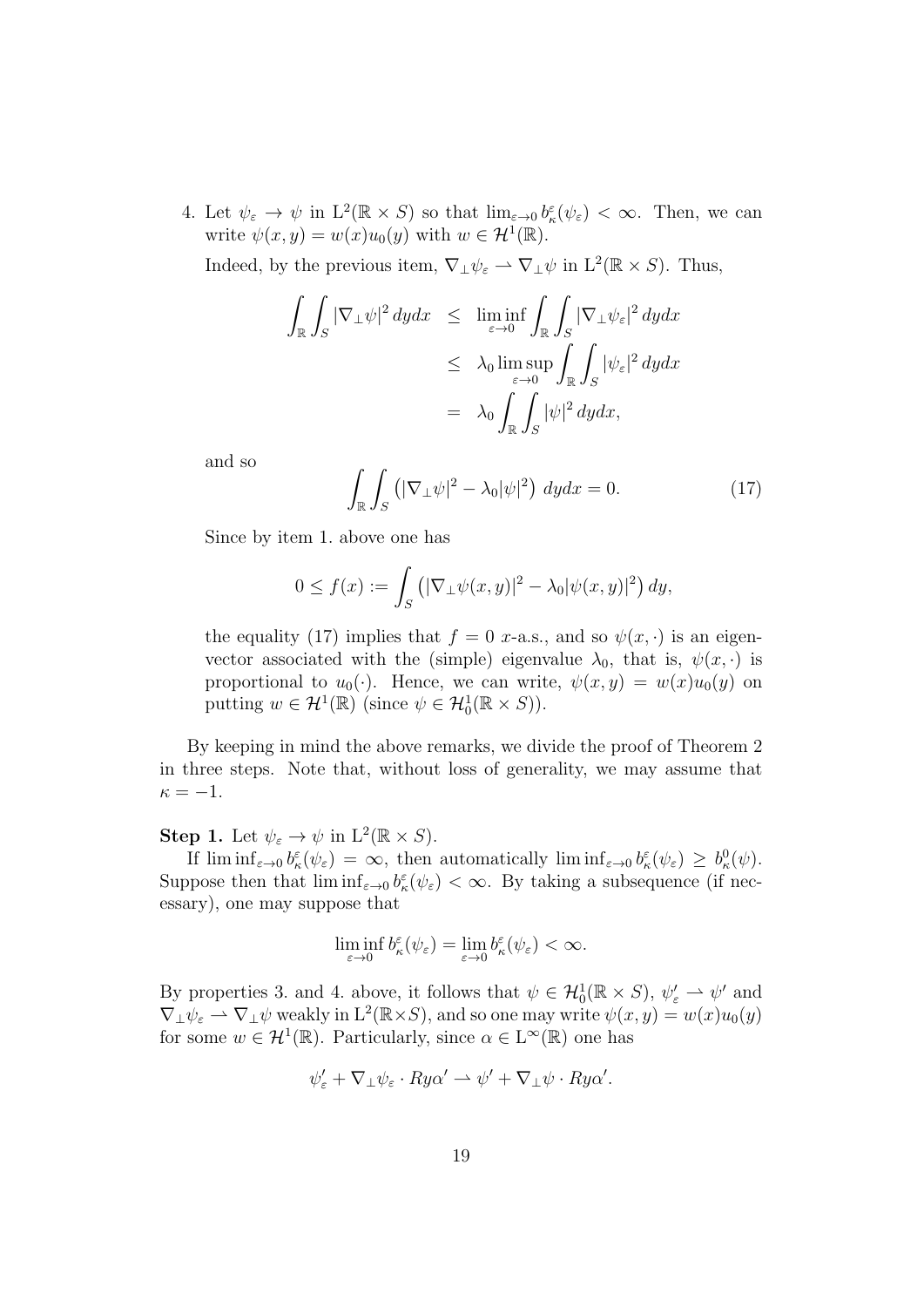Again, by passing to a subsequence if necessary, since  $\psi_{\varepsilon} \to \psi$  in  $\mathcal{L}^2(\mathbb{R} \times$ S), one has,  $(x, y)$ -a.e.

$$
\psi_{\varepsilon}(x,y) \to w(x)u_0(y),
$$

and so, a.e. one has

$$
\frac{|\psi_{\varepsilon}(x,y)|^2}{\sqrt{x^2 + \varepsilon^2 y^2}} \to \frac{|w(x)u_0(y)|^2}{|x|}.
$$

By Fatou Lemma,

$$
\liminf_{\varepsilon \to 0} \int_{\mathbb{R}} \int_{S} \frac{|\psi_{\varepsilon}(x,y)|^2}{\sqrt{x^2 + \varepsilon^2 y^2}} dy dx \ge \int_{\mathbb{R}} \int_{S} \liminf_{\varepsilon \to 0} \frac{|\psi_{\varepsilon}(x,y)|^2}{\sqrt{x^2 + \varepsilon^2 y^2}} dy dx
$$

$$
= \int_{\mathbb{R}} \int_{S} \frac{|w(x)u_0(y)|^2}{|x|} dy dx
$$

$$
= \int_{\mathbb{R}} \frac{|w(x)|^2}{|x|} dy dx.
$$

Hence, by property 1. and the above inequality,

$$
\liminf_{\varepsilon \to 0} b_{\kappa}^{\varepsilon}(\psi_{\varepsilon}) \geq \liminf_{\varepsilon \to 0} \int_{\mathbb{R}} \int_{S} \left( |\psi_{\varepsilon}' + \nabla_{\perp} \psi_{\varepsilon} \cdot Ry\alpha'|^{2} + \frac{|\psi_{\varepsilon}|^{2}}{\sqrt{x^{2} + \varepsilon^{2}y^{2}}} \right) dy dx
$$
\n
$$
\geq \liminf_{\varepsilon \to 0} \int_{\mathbb{R}} \int_{S} |\psi_{\varepsilon}' + \nabla_{\perp} \psi_{\varepsilon} \cdot Ry\alpha'|^{2} dx dy
$$
\n
$$
+ \liminf_{\varepsilon \to 0} \int_{\mathbb{R}} \int_{S} \frac{|\psi_{\varepsilon}|^{2}}{\sqrt{x^{2} + \varepsilon^{2}y^{2}}} dy dx
$$
\n
$$
\geq \int_{\mathbb{R}} \int_{S} |w'u_{0} + w\nabla_{\perp} u_{0} \cdot Ry\alpha'|^{2} dy dx + \int_{\mathbb{R}} \int_{S} \frac{|wu_{0}|^{2}}{|x|} dy dx
$$
\n
$$
= \int_{\mathbb{R}} (|w'|^{2} + (\alpha'(x))^{2}C(S)|w|^{2}) dx + \int_{\mathbb{R}} \frac{|w|^{2}}{|x|} dx.
$$

Since it is supposed that  $\liminf_{\varepsilon \to 0} b_{\kappa}^{\varepsilon}(\psi_{\varepsilon}) < \infty$ , it follows that

$$
\int_{\mathbb{R}} \frac{|w|^2}{|x|} dx < \infty.
$$

Hence,  $w(0^+) = 0 = w(0^-)$ , that is,  $w \in \text{dom } b^0_{\kappa}$ , and it also follows that

$$
\liminf_{\varepsilon \to 0} b_{\kappa}^{\varepsilon}(\psi_{\varepsilon}) \ge b_{\kappa}^{0}(\psi).
$$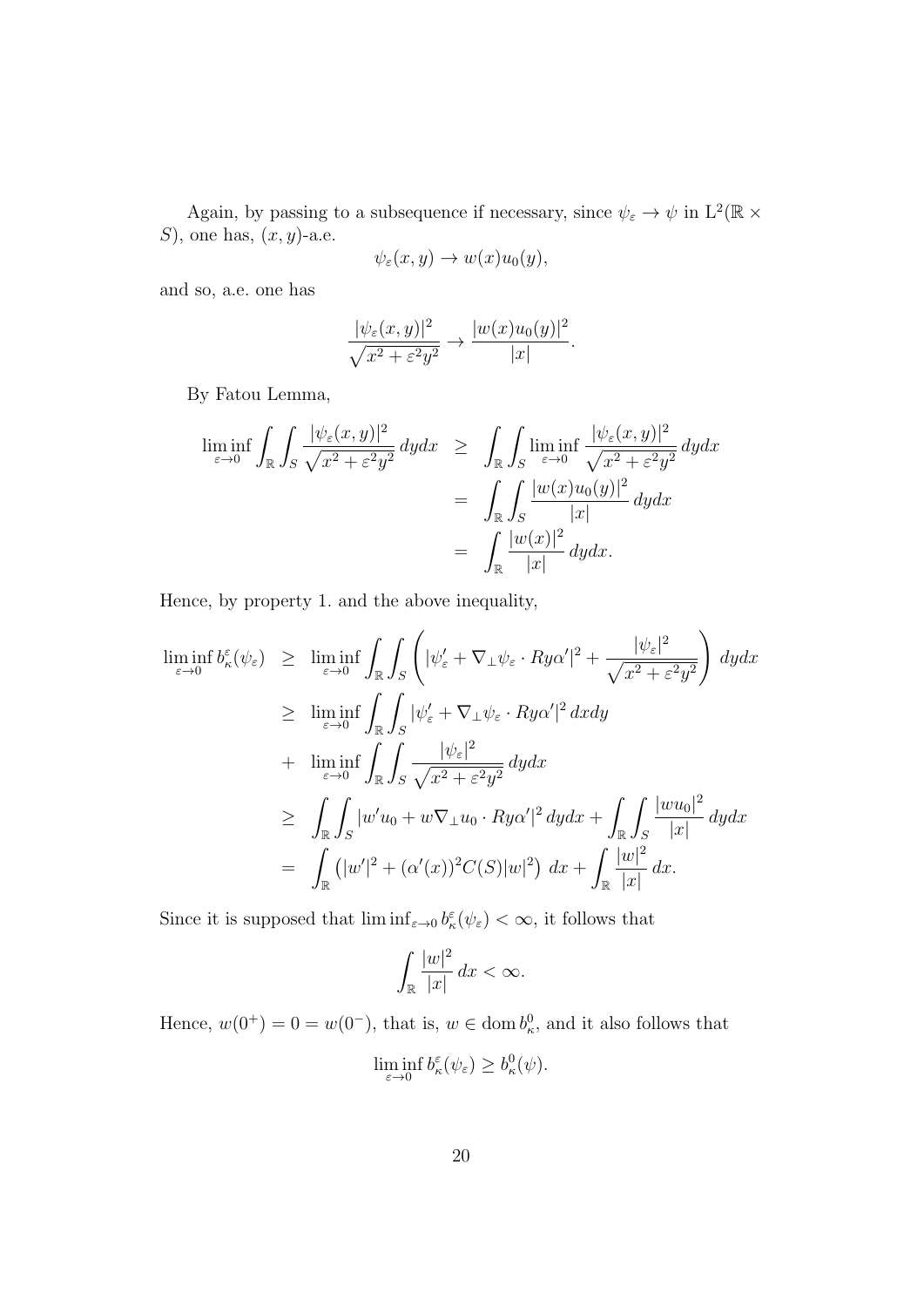**Step 2.** For  $\psi(x, y) = w(x)u_0(y)$ ,  $w \in \text{dom } b_\kappa^0$ , take  $\psi_\varepsilon = \psi$ , for all  $\varepsilon > 0$ . So,  $\psi_{\varepsilon} \to \psi$  in  $L^2(\mathbb{R} \times S)$ . By monotone convergence, one finds

$$
\lim_{\varepsilon \to 0} b_{\kappa}^{\varepsilon}(\psi_{\varepsilon}) = \lim_{\varepsilon \to 0} \int_{\mathbb{R}} \int_{S} \left( |w' u_{0} + w \nabla_{\perp} u_{0} \cdot Ry\alpha'|^{2} + \frac{|w u_{0}|^{2}}{\sqrt{x^{2} + \varepsilon^{2} y^{2}}} \right) dy dx
$$
  
\n
$$
= \int_{\mathbb{R}} \int_{S} \left( |w' u_{0} + w \nabla_{\perp} u_{0} \cdot Ry\alpha'|^{2} + \frac{|w u_{0}|^{2}}{|x|} \right) dy dx
$$
  
\n
$$
= \int_{\mathbb{R}} \left( |w'(x)|^{2} + \alpha'(x)^{2} C(S) |w(x)|^{2} + \frac{|w(x)|^{2}}{|x|} \right) dx = b_{\kappa}^{0}(\psi).
$$

Now take  $\psi \neq w u_0, w \in \text{dom } b^0_{\kappa}$  and let  $\psi_{\varepsilon} \to \psi$  in  $L^2(\mathbb{R} \times S)$ . Then,  $\lim_{\varepsilon \to 0} b_{\kappa}^{\varepsilon}(\psi_{\varepsilon}) = \infty = b_{\kappa}^{0}(\psi)$ . In fact, if  $\liminf_{\varepsilon \to 0} b_{\kappa}^{\varepsilon}(\psi_{\varepsilon}) < \infty$  one gets, by Step 1, that  $\psi = w u_0$  with  $w \in \text{dom } b^0_{\kappa}$ , a contradiction with our hypothesis.

Summing up, by taking into account Appendix C, Steps 1 and 2 constitute a proof of the following

**Proposition 4.** If  $\kappa < 0$ , then  $b_{\kappa}^{\varepsilon}$  $\stackrel{\rm SF}{\longrightarrow} b_{\kappa}^0$  in  $L^2(\mathbb{R} \times S)$  as  $\varepsilon \to 0$ .

**Step 3.** Let  $\psi \in L^2(\mathbb{R} \times S)$  and  $\psi_{\varepsilon} \to \psi$  weakly in  $L^2(\mathbb{R} \times S)$ .

If  $\liminf_{\varepsilon \to 0} b_{\kappa}^{\varepsilon}(\psi_{\varepsilon}) = \infty$ , then clearly  $\liminf_{\varepsilon \to 0} b_{\kappa}^{\varepsilon}(\psi_{\varepsilon}) \geq b_{\kappa}^{0}(\psi)$ . If

$$
\liminf_{\varepsilon \to 0} b_{\kappa}^{\varepsilon}(\psi_{\varepsilon}) < \infty,
$$

by taking a subsequence one may suppose that

$$
\liminf_{\varepsilon \to 0} b_{\kappa}^{\varepsilon}(\psi_{\varepsilon}) = \lim_{\varepsilon \to 0} b_{\kappa}^{\varepsilon}(\psi_{\varepsilon}) < \infty.
$$

By repeating some of the arguments employed in the steps above, it is found that  $\psi \in \mathcal{H}_0^1(\mathbb{R} \times S)$ ,  $\psi_{\varepsilon}' \to \psi'$  and  $\nabla_{\perp} \psi_{\varepsilon} \to \nabla_{\perp} \psi$  weakly in  $L^2(\mathbb{R} \times S)$ . We next divide the argument in three exhaustive cases.

Case 1. In this case, suppose that  $\psi(x, y) = w(x)u_0(y)$  with  $w \in \text{dom } b_\kappa^0$ . Given  $a > 0$  define, for  $\psi \in \mathcal{H}_0^1(\mathbb{R} \times S)$ ,

$$
b_{\kappa,a}^{\varepsilon}(\psi) := \int_{\mathbb{R}} \int_{S} \left( |\psi' + \nabla_{\perp} \psi \cdot Ry\alpha'|^{2} + \frac{1}{\varepsilon^{2}} \left( |\nabla_{\perp} \psi|^{2} - \lambda_{0} |\psi|^{2} \right) + \frac{|\psi|^{2}}{a + \sqrt{x^{2} + \varepsilon^{2} y^{2}}} \right) dy dx.
$$

Since S is a bounded region, it follows that, as  $\varepsilon \to 0$ ,

$$
\frac{1}{a + \sqrt{x^2 + \varepsilon^2 y^2}} \to \frac{1}{|x| + a}
$$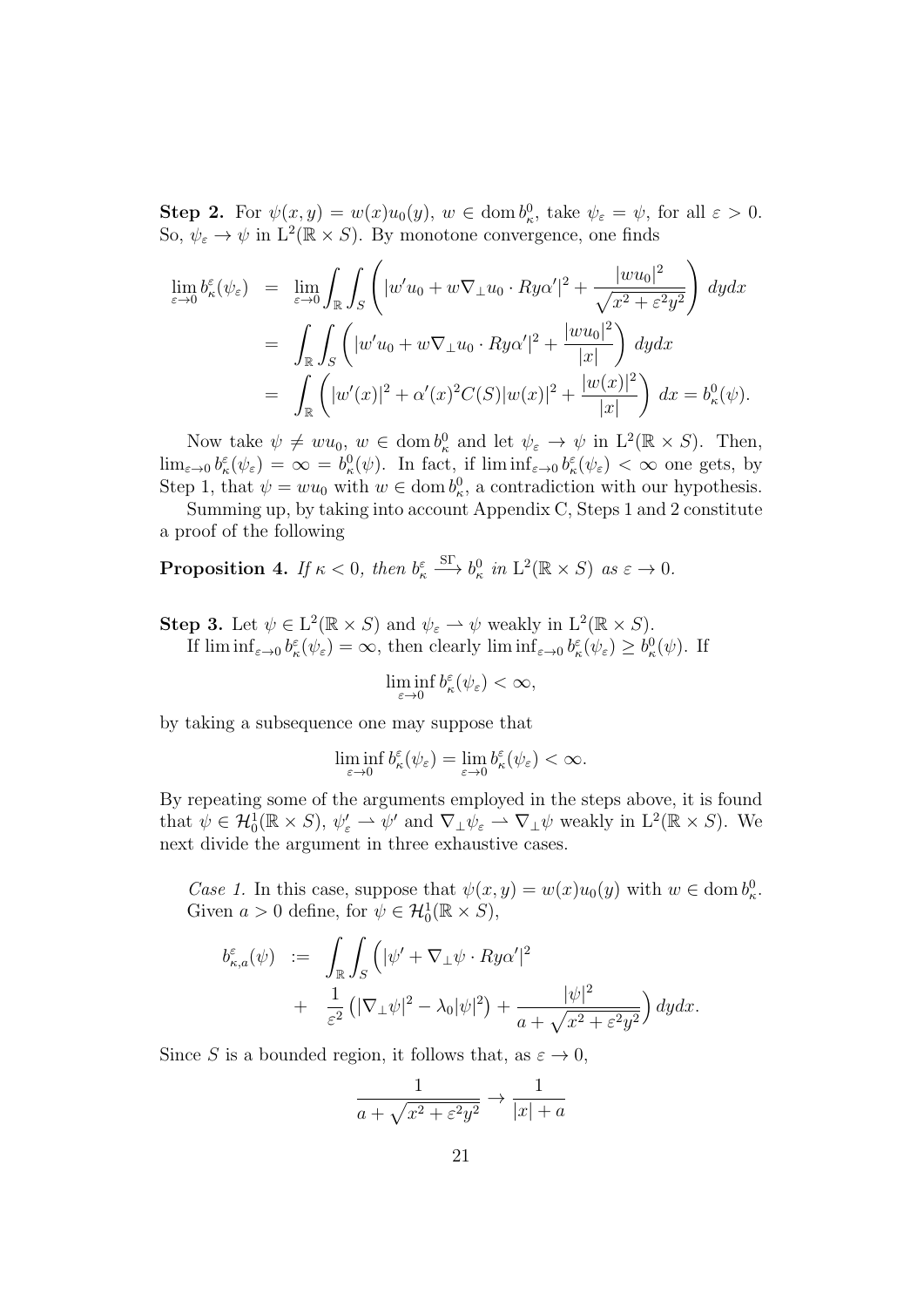uniformly in  $\mathbb{R}\times S$ , and since  $\frac{1}{|x|+a} \in L^{\infty}(\mathbb{R}\times S)$ , one has the weak convergence

$$
\frac{1}{|x|+a}\psi_{\varepsilon} \rightharpoonup \frac{1}{|x|+a}\psi
$$

in  $L^2(\mathbb{R} \times S)$ , and so

$$
\liminf_{\varepsilon \to 0} \quad b_{\kappa,a}^{\varepsilon}(\psi_{\varepsilon})
$$
\n
$$
\geq \liminf_{\varepsilon \to 0} \int_{\mathbb{R}} \int_{S} \left( |\psi_{\varepsilon}' + \nabla_{\perp} \psi_{\varepsilon} \cdot Ry\alpha'|^{2} + \frac{|\psi_{\varepsilon}|^{2}}{a + \sqrt{x^{2} + \varepsilon^{2}y^{2}}} \right) dy dx
$$
\n
$$
\geq \liminf_{\varepsilon \to 0} \int_{\mathbb{R}} \int_{S} |\psi_{\varepsilon}' + \nabla_{\perp} \psi_{\varepsilon} \cdot Ry\alpha'|^{2} dy dx
$$
\n
$$
+ \liminf_{\varepsilon \to 0} \int_{\mathbb{R}} \int_{S} \frac{|\psi_{\varepsilon}|^{2}}{|x| + a} dy dx
$$
\n
$$
\geq \int_{\mathbb{R}} \int_{S} |\psi' + \nabla_{\perp} \psi \cdot Ry\alpha'|^{2} dy dx + \int_{\mathbb{R}} \int_{S} \frac{|\psi|^{2}}{|x| + a} dy dx
$$
\n
$$
= \int_{\mathbb{R}} (|w'(x)|^{2} + (\alpha'(x))^{2} C(S)|w(x)|^{2}) dx + \int_{\mathbb{R}} \frac{|w(x)|^{2}}{|x| + a} dx.
$$

Since

$$
\frac{|\psi_{\varepsilon}|^2}{\sqrt{x^2 + \varepsilon^2 y^2}} \ge \frac{|\psi_{\varepsilon}|^2}{a + \sqrt{x^2 + \varepsilon^2 y^2}},
$$

one has

$$
\liminf_{\varepsilon \to 0} b_{\kappa}^{\varepsilon}(\psi_{\varepsilon}) \geq \liminf_{\varepsilon \to 0} b_{\kappa,a}^{\varepsilon}(\psi_{\varepsilon})
$$
\n
$$
\geq \int_{\mathbb{R}} (|w'(x)|^2 + (\alpha'(x))^2 C(S)|w(x)|^2) dx + \int_{\mathbb{R}} \frac{|w(x)|^2}{|x| + a} dx.
$$

Since  $a > 0$  is arbitrary,

$$
\liminf_{\varepsilon \to 0} b_{\kappa}^{\varepsilon}(\psi_{\varepsilon}) \ge \lim_{a \to 0^+} \left( \int_{\mathbb{R}} \left( |w'(x)|^2 + (\alpha'(x))^2 C(S) |w(x)|^2 \right) dx + \int_{\mathbb{R}} \frac{|w(x)|^2}{|x| + a} dx \right).
$$

By monotone convergence

$$
\liminf_{\varepsilon \to 0} b_{\kappa}^{\varepsilon}(\psi_{\varepsilon})
$$
\n
$$
\geq \int_{\mathbb{R}} (|w'(x)|^2 + (\alpha'(x))^2 C(S)|w(x)|^2) dx + \int_{\mathbb{R}} \frac{|w(x)|^2}{|x|} dx
$$
\n
$$
= b_{\kappa}^0(\psi) = b_{\kappa}^0(w).
$$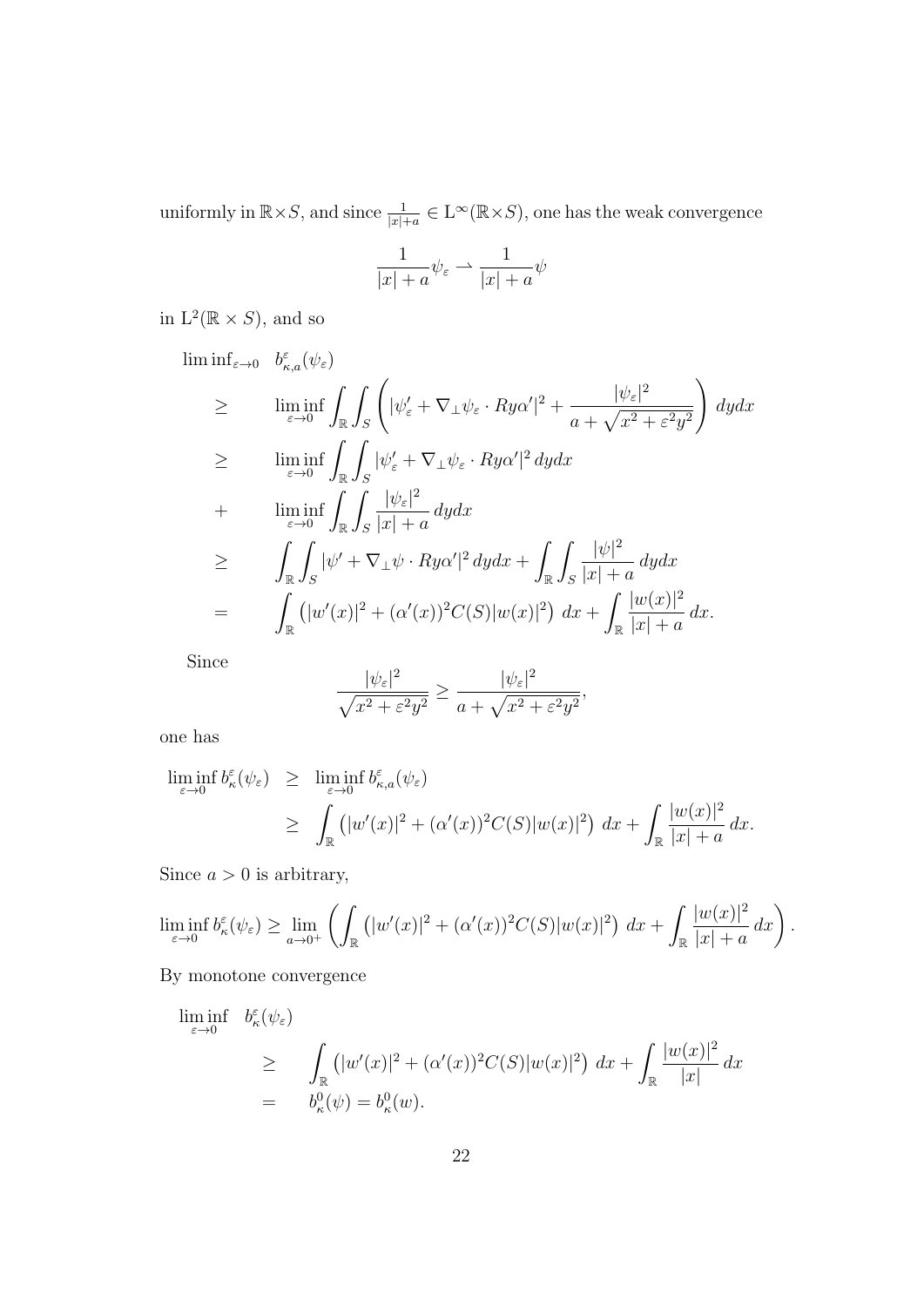Case 2. In this case assume that  $\psi \notin A := \{wu_0 : w \in \mathcal{H}^1(\mathbb{R})\}.$  By definition,  $b_{\kappa}^{0}(\psi) = \infty$ . Let P denote the orthogonal projection onto  $A^{\perp}$  and let  $[u_0]$  be the subspace generated by  $u_0$ . Then,  $||P\psi|| > 0$  and  $P\psi_{\varepsilon} \to P\psi$ , and so

$$
\liminf_{\varepsilon \to 0} ||P\psi_{\varepsilon}|| \ge ||P\psi|| > 0.
$$

Observe that

$$
\liminf_{\varepsilon \to 0} b_{\kappa}^{\varepsilon}(\psi_{\varepsilon}) \ge \liminf_{\varepsilon \to 0} \frac{1}{\varepsilon^2} \int_{\mathbb{R}} \int_{S} \left( |\nabla_{\perp} \psi_{\varepsilon}|^2 - \lambda_0 |\psi_{\varepsilon}|^2 \right) dy dx.
$$

Let us estimate the limit on the right hand side. For  $\phi \in \mathcal{H}^1(\mathbb{R})$ , denote by  $\phi^{(0)}$  the component of  $\phi$  in the subspace  $[u_0]$ . Let  $Q$  be the orthogonal projection onto  $[u_0]^\perp$  in  $\mathcal{H}_0^1(S)$ .

Let that  $\lambda_1 > \lambda_0$  is the second eigenvalue of  $-\Delta_{\perp}$  in S. Note that for  $\varphi \in [u_0]^\perp$  one has  $\int_S |\nabla \varphi|^2 \geq \lambda_1 \int_S |\varphi|^2$ , and so

$$
\int_{\mathbb{R}} \int_{S} (|\nabla_{\perp} \psi_{\varepsilon}|^{2} - \lambda_{0} |\psi_{\varepsilon}|^{2}) dy dx \n= \int_{\mathbb{R}} (||\nabla_{\perp} \psi_{\varepsilon}(x)||_{L^{2}(S)}^{2} - \lambda_{0} ||\psi_{\varepsilon}(x)||_{L^{2}(S)}^{2}) dx \n= \int_{\mathbb{R}} (||\psi_{\varepsilon}(x)||_{\mathcal{H}_{0}^{1}(S)}^{2} - (\lambda_{0} + 1)||\psi_{\varepsilon}(x)||_{L^{2}(S)}^{2}) dx \n= \int_{\mathbb{R}} (||Q\psi_{\varepsilon}(x)||_{\mathcal{H}_{0}^{1}(S)}^{2} + ||\psi_{\varepsilon}^{(0)}||_{\mathcal{H}_{0}^{1}(S)}^{2} - (\lambda_{0} + 1)||\psi_{\varepsilon}(x)||_{L^{2}(S)}^{2}) dx \n= \int_{\mathbb{R}} (||\nabla_{y} Q\psi_{\varepsilon}(x)||_{L^{2}(S)}^{2} + ||Q\psi_{\varepsilon}(x)||_{L^{2}(S)}^{2} + ||\nabla_{\perp} \psi_{\varepsilon}^{(0)}(x)||_{L^{2}(S)}^{2} \n+ ||\psi_{\varepsilon}^{(0)}(x)||_{L^{2}(S)}^{2} - \lambda_{0} ||\psi_{\varepsilon}(x)||_{L^{2}(S)}^{2} - ||\psi_{\varepsilon}(x)||_{L^{2}(S)}^{2} dx \n= \int_{\mathbb{R}} (||\nabla_{\perp} Q\psi_{\varepsilon}(x)||_{L^{2}(S)}^{2} + ||\nabla_{\perp} \psi_{\varepsilon}^{(0)}(x)||_{L^{2}(S)}^{2} - \lambda_{0} ||\psi_{\varepsilon}(x)||_{L^{2}(S)}^{2}) dx \n= \int_{\mathbb{R}} (\lambda_{1} ||Q\psi_{\varepsilon}(x)||_{L^{2}(S)}^{2} + \lambda_{0} ||\psi_{\varepsilon}^{(0)}(x)||_{L^{2}(S)}^{2} - \lambda_{0} ||\psi_{\varepsilon}(x)||_{L^{2}(S)}^{2}) dx \n= \int_{\mathbb{R}} (\lambda_{1} - \lambda_{0}) ||Q\psi_{\varepsilon}(x)||_{L^{2}(S)}^{2} dx \n= (\lambda_{1
$$

By recalling that  $\lambda_0 < \lambda_1$  and  $||P\psi|| > 0$ , one obtains

$$
\liminf_{\varepsilon \to 0} \frac{1}{\varepsilon^2} \int_{\mathbb{R}} \int_{S} \left( |\nabla_{\perp} \psi_{\varepsilon}|^2 - \lambda_0 |\psi_{\varepsilon}|^2 \right) dy dx \ge \lim_{\varepsilon \to 0} \frac{(\lambda_1 - \lambda_0)}{\varepsilon^2} ||P\psi||^2 = \infty.
$$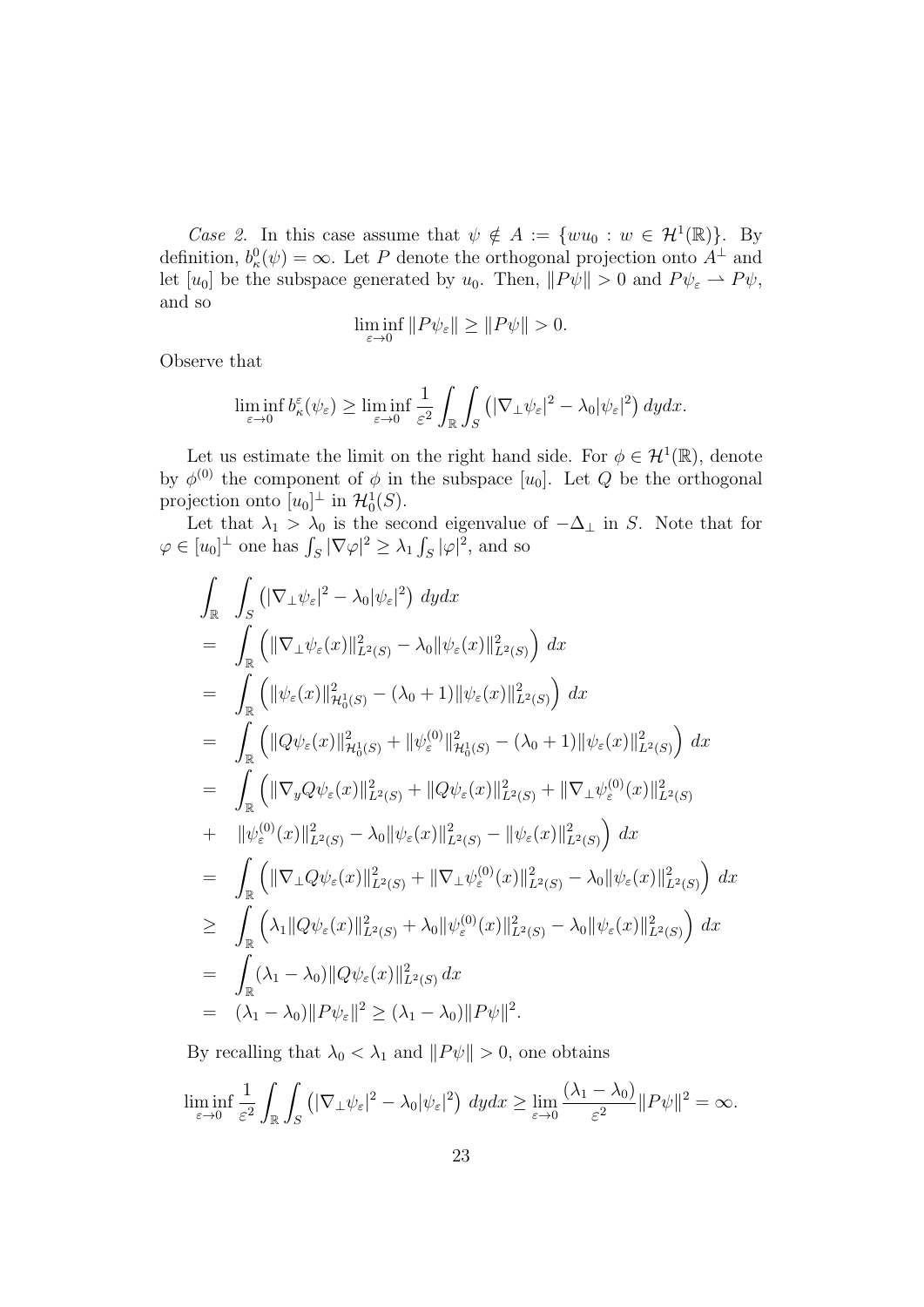Hence,

$$
\liminf_{\varepsilon \to 0} b_{\kappa}^{\varepsilon}(\psi_{\varepsilon}) \ge b_{\kappa}^{0}(\psi).
$$

Case 3. In this case assume that  $v = w u_0$  with  $w \in \mathcal{H}^1(\mathbb{R})\backslash \text{dom } b^0_{\kappa}$ . Then,  $\liminf_{\varepsilon \to 0} b_{\kappa}^{\varepsilon}(\psi_{\varepsilon}) = \infty$ . In fact, if  $\liminf_{\varepsilon \to 0} b_{\kappa}^{\varepsilon}(\psi_{\varepsilon}) < \infty$ , by passing to a subsequence, as in Case 1,

$$
\infty > \lim_{\varepsilon \to 0} b_{\kappa}^{\varepsilon}(\psi_{\varepsilon}) \ge \lim_{a \to 0} \left( \int_{\mathbb{R}} |w' + \nabla_{\perp} w \cdot Ry\alpha'|^2 dx + \int_{\mathbb{R}} \frac{|w|^2}{|x| + a} dx \right),
$$

which is impossible, since  $w \in \mathcal{H}^1(\mathbb{R}) \setminus \text{dom } b_\kappa^0$  and so

$$
\lim_{a \to 0} \int_{\mathbb{R}} \frac{|w|^2}{|x| + a} dx = \infty.
$$

This finishes Step 3.

Finally, combine Step 3, Proposition 4 and statements (j) and (jij) in Appendix C to conclude the proof of Theorem 2.

## A The one-dimensional H-atom

In this appendix we review a characterization of the self-adjoint extensions related to the 1D hydrogen atom, as well as some of their properties we make use in this paper [9]. The initial 1D hermitian operator is  $H$  defined by equation (2), its deficiency indices are equal to 2, and its adjoint operator  $H^*$  has the same action as H<sup>t</sup> but domain

dom 
$$
\dot{H}^* = \left\{ \phi \in L^2(\mathbb{R} \setminus \{0\}) : \phi, \phi' \in \mathrm{AC}(\mathbb{R} \setminus \{0\}), \left(-\phi'' - \frac{\kappa}{|x|} \phi\right) \in L^2(\mathbb{R}) \right\}.
$$

If  $\phi \in \text{dom } \dot{H}^*$ , then it turns out [9] that the lateral limits  $\phi(0^{\pm}) :=$  $\lim_{x\to 0^{\pm}} \phi(x)$  exist (and are finite) and, for  $\kappa \neq 0$ ,

$$
\tilde{\phi}(0^{\pm}) := \lim_{x \to 0^{\pm}} (\phi'(x) \pm \kappa \phi(x) \ln(\pm |\kappa|x))
$$
\n(A.1)

exist and are finite as well. The  $2 \times 2$  unitary matrices  $\hat{U}$  characterize the self-adjoint extensions  $H_{\hat{\eta}}$  of  $\dot{H}$ , so that for each of such matrices it is found that dom  $H_{\hat{\eta}}$  is composed of  $\psi \in \text{dom }\dot{H}^*$  so that

$$
(I - \hat{\eta}) \left( \begin{array}{c} \tilde{\psi}(0^+) \\ \tilde{\psi}(0^-) \end{array} \right) = -i(I + \hat{\eta}) \left( \begin{array}{c} -\psi(0^+) \\ \psi(0^-) \end{array} \right),
$$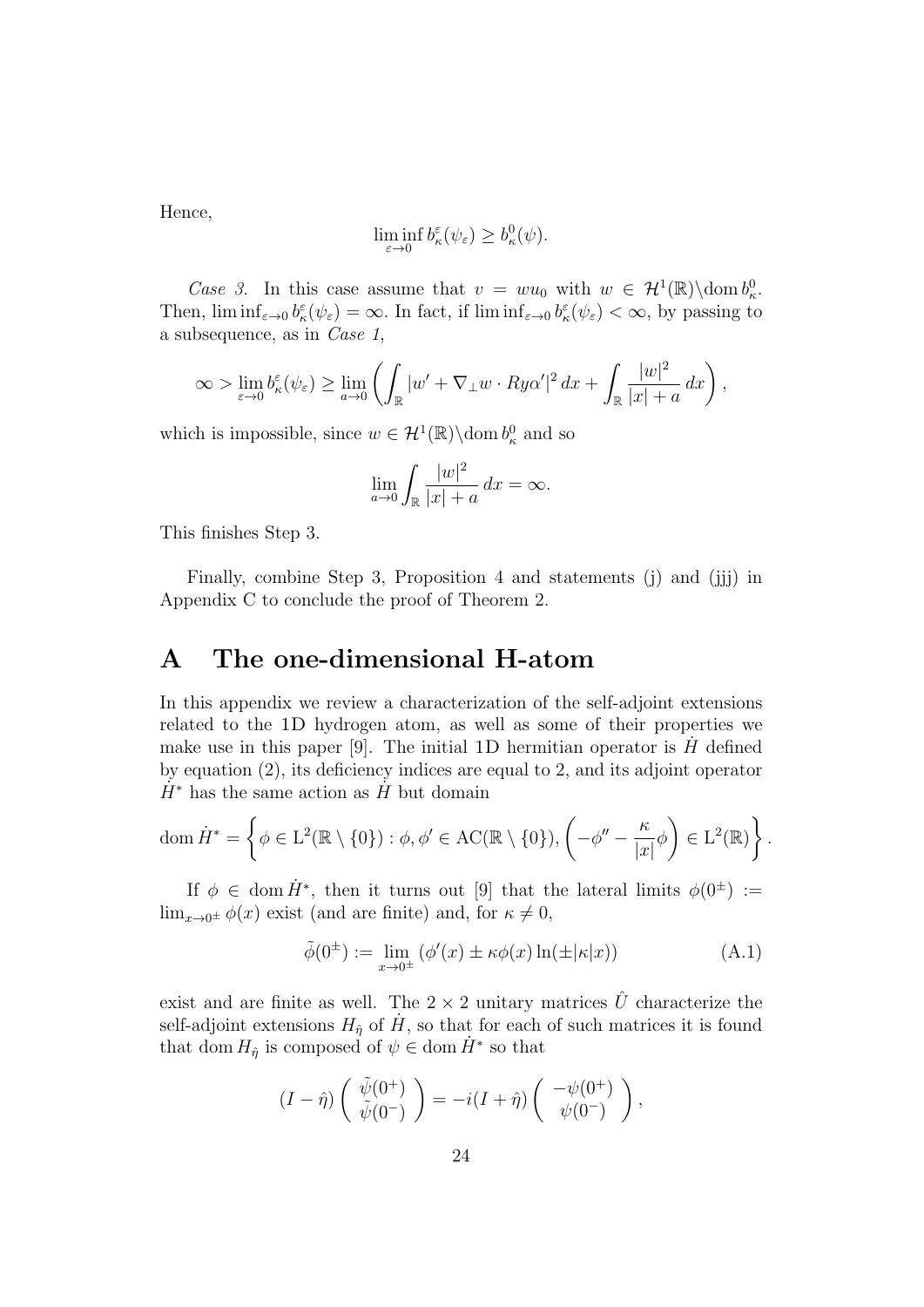where I denotes the  $2 \times 2$  identity matrix, and we have explicitly got the boundary conditions characterizing the self-adjoint extensions of  $\dot{H}$ , that is, the operator candidates for the description of the one-dimensional hydrogen atom. For instance, the choice  $\hat{U} = I$  leads to the operator

$$
(H_D \phi)(x) = -\phi''(x) - \frac{\kappa}{|x|} \phi(x)
$$
\n(A.2)

with Dirichlet boundary condition  $\phi(0^+) = 0 = \phi(0^-)$ .

# $\, {\bf B} \, \quad {\bf The \, operator} \,\, H^0_{\kappa}$

We show that the self-adjoint operator  $H_{\kappa}^0$  in  $\mathbb{R}$ , defined in Section 2, corresponds to the self-adjoint extension  $H_D$  (see (A.2)) of  $\hat{H}$ . To simplify expressions, without loss we assume that  $\alpha'(x) = 0$ . Consider the self-adjoint operator  $(\mathbf{h}w)(x) = -w''(x)$ ,

dom 
$$
\mathbf{h} = \{ w \in \mathcal{H}^2(\mathbb{R}) : w(0^+) = 0 = w(0^-) \}.
$$

This operator is associated with the sesquilinear form

$$
b_{\mathbf{h}}(w,\varphi) = \langle w', \varphi' \rangle, \qquad w, \varphi \in \text{dom } b_{\mathbf{h}},
$$

with dom  $b_{h} = \mathcal{D}_{0} = \{w \in \mathcal{H}^{1}(\mathbb{R}) : w(0^{+}) = 0 = w(0^{-})\}$ , that is, dom  $b_{h}$  is the form domain of  $h$  (see also [7]).

The form domain of the multiplication operator  $V(x) = -\frac{\kappa}{x}$  $|x|$ ,  $x, \kappa \in \mathbb{R}$ ,  $\kappa \neq 0$ , is

dom 
$$
b_V = \left\{ w \in L^2(\mathbb{R}) : \frac{w(x)}{\sqrt{x}} \in L^2(\mathbb{R}) \right\}.
$$

Claim: V is  $b_h$ -bounded and the  $b_h$ -bound of V is less than 1.

*Proof.* Initially, note that dom  $b_h \,\subset \, \text{dom } b_V$ . Given  $a > 0$ , choose  $\delta > 0$  so that  $\frac{1}{1}$  $|x|$  $\leq \frac{a}{4}$ 4 1  $\frac{1}{|x|^2}$  for all  $|x| \leq \delta$ . By Hardy's Inequality, for  $w \in \text{dom } b_{\mathbf{h}}$  one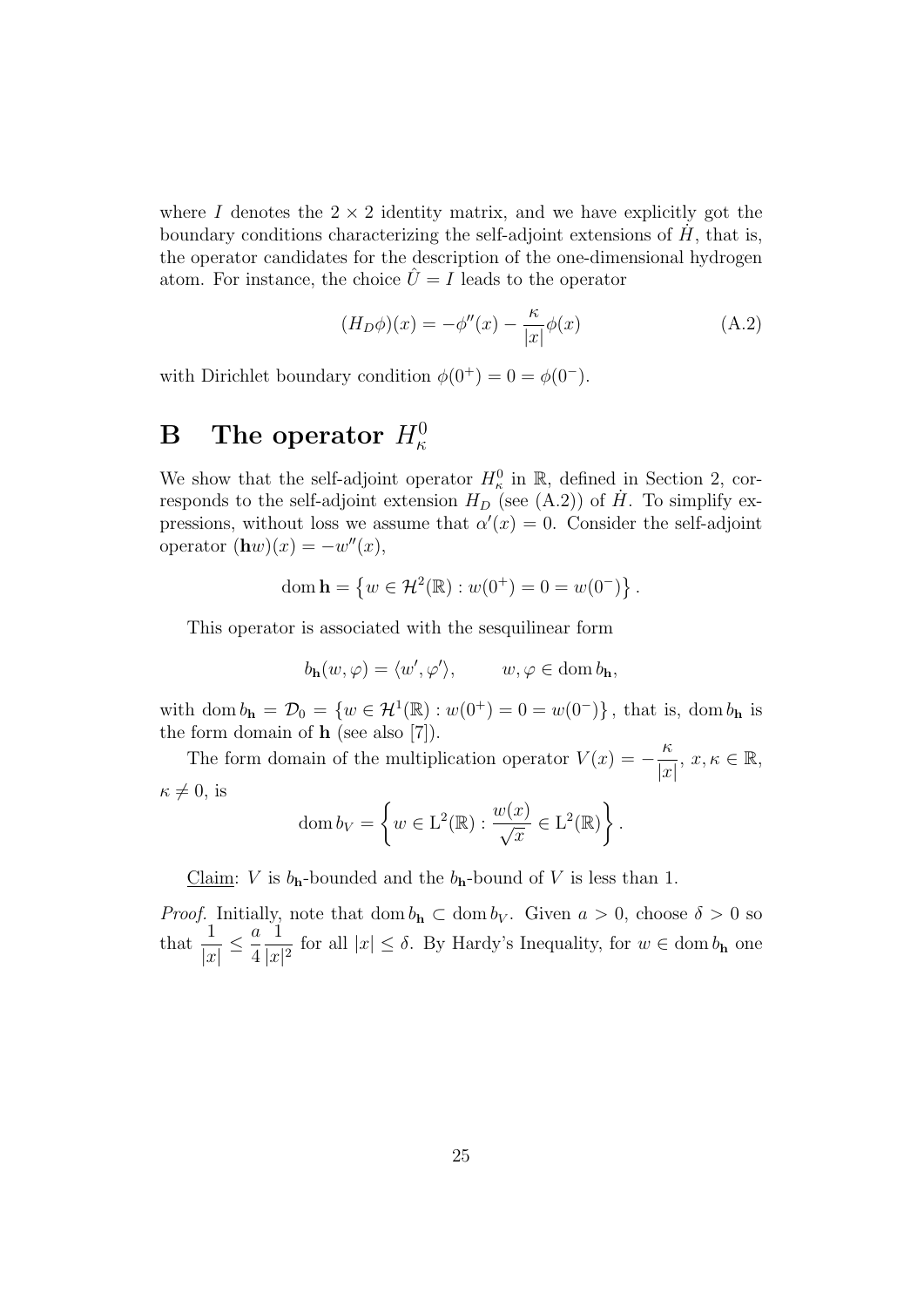has

$$
|b_V(w)| = |\kappa| \int_{\mathbb{R}} \frac{|w(x)|^2}{|x|} dx
$$
  
\n
$$
= |\kappa| \int_{|x| \le \delta} \frac{|w(x)|^2}{|x|} dx + |\kappa| \int_{|x| \ge \delta} \frac{|w(x)|^2}{|x|} dx
$$
  
\n
$$
\le |\kappa| \frac{a}{4} \int_{\mathbb{R}} \frac{|w(x)|^2}{|x|^2} dx + \frac{|\kappa|}{\delta} \int_{\mathbb{R}} |w(x)|^2 dx
$$
  
\n
$$
\le |\kappa| a \int_{\mathbb{R}} |w(x)|^2 dx + \frac{|\kappa|}{\delta} \int_{\mathbb{R}} |w(x)|^2 dx
$$
  
\n
$$
= a |\kappa| b_{\mathbf{h}}(w) + \frac{|\kappa|}{\delta} ||w||^2.
$$

Since  $a > 0$  was arbitrary, the result follows.

Since

$$
b_{\kappa}^{0}(w) = b_{\mathbf{h}}(\varphi, w) + b_{V}(w)
$$

with dom  $b_{\kappa}^0 = \text{dom } b_{\mathbf{h}}$ , by KLMN Theorem [7], there exists a unique selfadjoint operator H with dom  $H \subset \text{dom } b_{h}$ , whose form domain is dom  $b_{h}$ , such that

$$
\langle \varphi, Hw \rangle = b_{\kappa}^{0}(\varphi, w), \qquad \forall \varphi \in \text{dom } b_{\mathbf{h}}, \forall w \in \text{dom } H. \tag{B.1}
$$

It is also known that dom H is dense in dom  $b_{\rm h}$  with respect to the inner product  $\langle \cdot, \cdot \rangle_+ := b^0_{\kappa}(\cdot, \cdot) + c \langle \cdot, \cdot \rangle$ , with  $\langle \cdot, \cdot \rangle$  denoting the usual inner product in  $L^2(\mathbb{R})$ .

Note that dom  $H_D$  is dense in  $(\text{dom }b_{\mathbf{h}}, \langle \cdot, \cdot \rangle_{+})$ . In fact, since dom  $b_{\mathbf{h}}$  is the form domain of **h**, for each  $w \in \text{dom } b_{h}$  there is a sequence  $(w_n) \subset \text{dom } h =$ dom  $H_D$  so that

$$
b_{\mathbf{h}}(w_n - w) + ||w_n - w||^2 \to 0.
$$
 (B.2)

Now we pick  $a > 0$  as above, and so, by Hardy's Inequality,

$$
|b_V(w)| \le d \left( b_{\mathbf{h}}(w) + ||w||^2 \right), \tag{B.3}
$$

where  $d = \max\{a|\kappa|, |\kappa|/\delta\}$ . Thus, by (B.2) and (B.3),  $b_V(w_n - w) \to 0$ . Hence

$$
\langle w_n - w, w_n - w \rangle_+ \to 0,
$$

i.e., dom  $H_D$  is dense in  $(\text{dom }b_{h}, \langle \cdot, \cdot \rangle_{+})$ . An integration by parts shows that condition (B.1) also holds with H replaced by  $H_D$ ; so, by uniqueness, it follows that  $H = H_D$ , that is,  $H_D$  is the operator associated with the form  $b_{\kappa}^0$ .

 $\Box$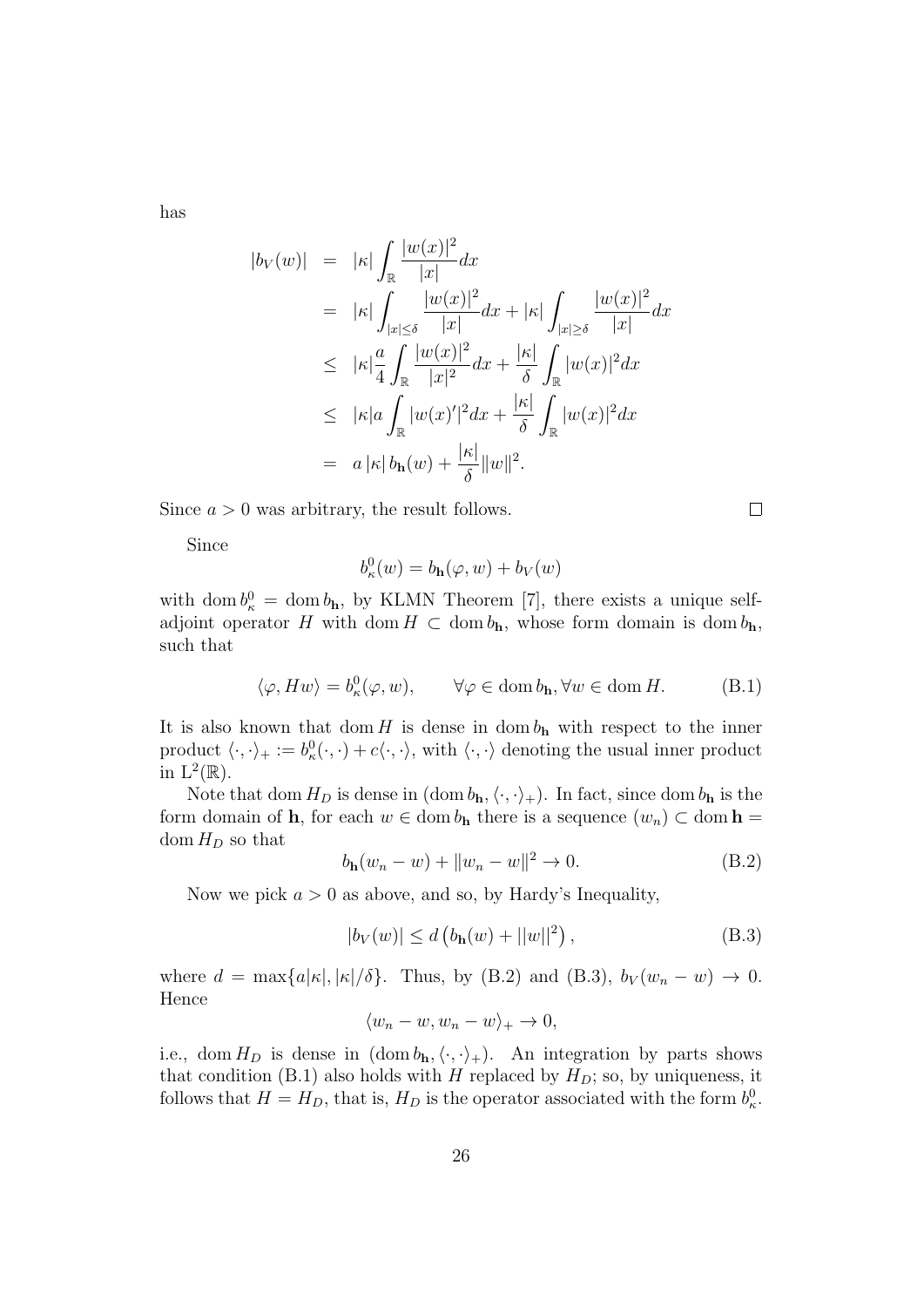# C Γ and strong resolvent convergences

In this appendix we recall, in an appropriate and practical way, the definition of Γ-convergence of quadratic forms in Hilbert spaces and its relation to the strong resolvent convergence of the subsequent self-adjoint operators. A more detailed review can be found in [8], whereas a full account appears in [6].

Let H be a Hilbert space and  $\mathbb{R} = \mathbb{R} \cup \{+\infty\}$ . The sequence of functionals  $f_{\varepsilon}: \mathcal{H} \to \overline{\mathbb{R}}$  strongly  $\Gamma$ -converges to  $f$  as  $\varepsilon \to 0$  (denoted by  $f_{\varepsilon} \xrightarrow{\text{ST}} f$ ) if the following two conditions hold:

(i) For every  $\zeta \in \mathcal{H}$  and every  $\zeta_{\varepsilon} \to \zeta$  in  $\mathcal{H}$  one has

$$
f(\zeta) \le \liminf_{\varepsilon \to 0} f_{\varepsilon}(\zeta_{\varepsilon}).
$$
 (C.1)

(ii) For each  $\zeta \in \mathcal{H}$ , there exists a sequence  $\zeta_{\varepsilon} \to \zeta$  in  $\mathcal{H}$  such that

$$
f(\zeta) = \lim_{\varepsilon \to 0} f_{\varepsilon}(\zeta_{\varepsilon}).
$$
 (C.2)

If the strong convergence  $\zeta_{\varepsilon} \to \zeta$  is replaced by weak convergence  $\zeta_{\varepsilon} \to \zeta$ in (i) and (ii) above, then one says that  $f_{\varepsilon}$  weakly Γ-converges to f, which is denoted by  $f_{\varepsilon} \stackrel{\text{WT}}{\longrightarrow} f$ .

Let  $b^{\varepsilon}, b$  be positive (or, more generally, uniformly lower bounded) closed sesquilinear forms in the Hilbert space  $\mathcal H$  taking values in  $\overline{\mathbb{R}}$ , and  $T^{\varepsilon}, T$  the corresponding associated positive self-adjoint operators. Then the following statements are equivalent:

- (j)  $b^{\varepsilon} \stackrel{\text{ST}}{\longrightarrow} b$  and, for each  $\zeta \in \mathcal{H}$ ,  $b(\zeta) \leq \liminf_{\varepsilon \to 0} b^{\varepsilon}(\zeta_{\varepsilon})$ , for all  $\zeta_{\varepsilon} \to \zeta$ in H.
- (j)  $b^{\varepsilon} + \lambda \stackrel{\text{ST}}{\longrightarrow} b + \lambda$  and  $b^{\varepsilon} + \lambda \stackrel{\text{WT}}{\longrightarrow} b + \lambda$ , for some  $\lambda \geq 0$  (and so for all  $\lambda \geq 0$ ).
- (jjj)  $T^{\varepsilon}$  converges to T in the strong resolvent sense in  $\mathcal{H}_0 = \overline{\text{dom }T} \subset \mathcal{H}$ , that is, for all  $\lambda \in \mathbb{C} \setminus (-\infty, 0]$ .

$$
\lim_{\varepsilon \to 0} R_{-\lambda}(T^{\varepsilon}) \zeta = R_{-\lambda}(T) P_0 \zeta, \quad \forall \zeta \in \mathcal{H}, \tag{C.3}
$$

where  $P_0$  is the orthogonal projection onto  $\mathcal{H}_0$ .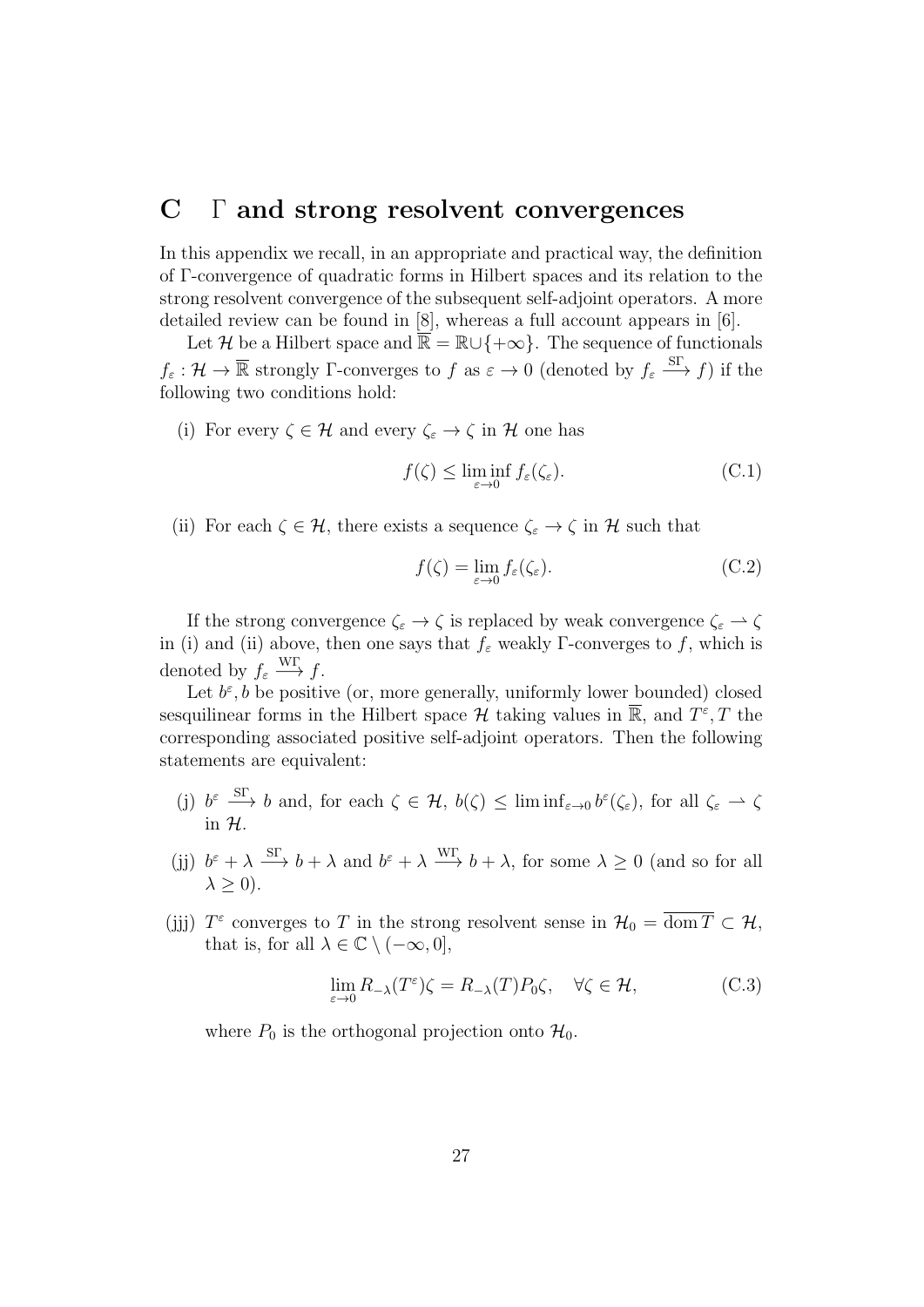#### Acknowledgments

We thank an anonymous referee for careful reading our manuscript and indicating important corrections. CRdO acknowledges partial support from CNPq (Brazil). AAV was supported by CAPES (Brazil).

# References

- [1] Barton, G., "On the 1D Coulomb Klein-Gordon equation," J. Phys. A: Math. Theor. 40, 1011–1031 (2007).
- [2] Bouchitté, G., Luísa Mascarenhas, M., and Trabucho, L., "On the curvature and torsion effects in one dimensional waveguides," ESAIM: COCV 13, 793–808 (2007).
- [3] Care, C.M., "One dimensional hydrogen-atom with a repulsive core," J. Phys. C: Solid State Phys. 5, 1799–1805 (1972).
- [4] Cole, M.W., "Properties of image-potential-induced surface states of insulators," Phys. Rev. B 2, 4239–4252 (1970).
- [5] Cole, M.W., and Cohen, M.H., "Image-potential-induced surface bands in insulators," Phys. Rev. Lett. 23 (21), 1238–1241 (1969).
- [6] Dal Maso, G., An Introduction to Γ-Convergence (Birkhäuser, Basel, 1993).
- [7] de Oliveira, C.R., Intermediate Spectral Theory and Quantum Dynamics  $(Birkhäuser, Basel, 2009).$
- [8] de Oliveira, C.R.: Quantum singular operator limits of thin Dirichlet tubes via Γ-convergence. Rep. Math. Phys. 67, 1–32 (2011).
- [9] de Oliveira, C.R., and Verri, A.A., "Self-adjoint extensions of Coulomb systems in 1,2 and 3 dimensions," Ann. Phys. 324, 251–266 (2009).
- [10] de Oliveira, C.R., "Is Dirichlet the physical boundary condition for the one-dimensional hydrogen atom?," Phys. Lett. A 374, 2805–2808 (2010).
- [11] de Oliveira, C.R., and Verri, A.A., "On norm resolvent and quadratic form convergences in asymptotic thin spatial waveguides," Proceedings of Spectral Days, Santiago, Chile, 2009, to be published in the book series Operator Theory: Advances and Applications, Birkhäuser (http://www3.dm.ufscar.br/pos/attachments/article/362/normQuadTubes.pdf).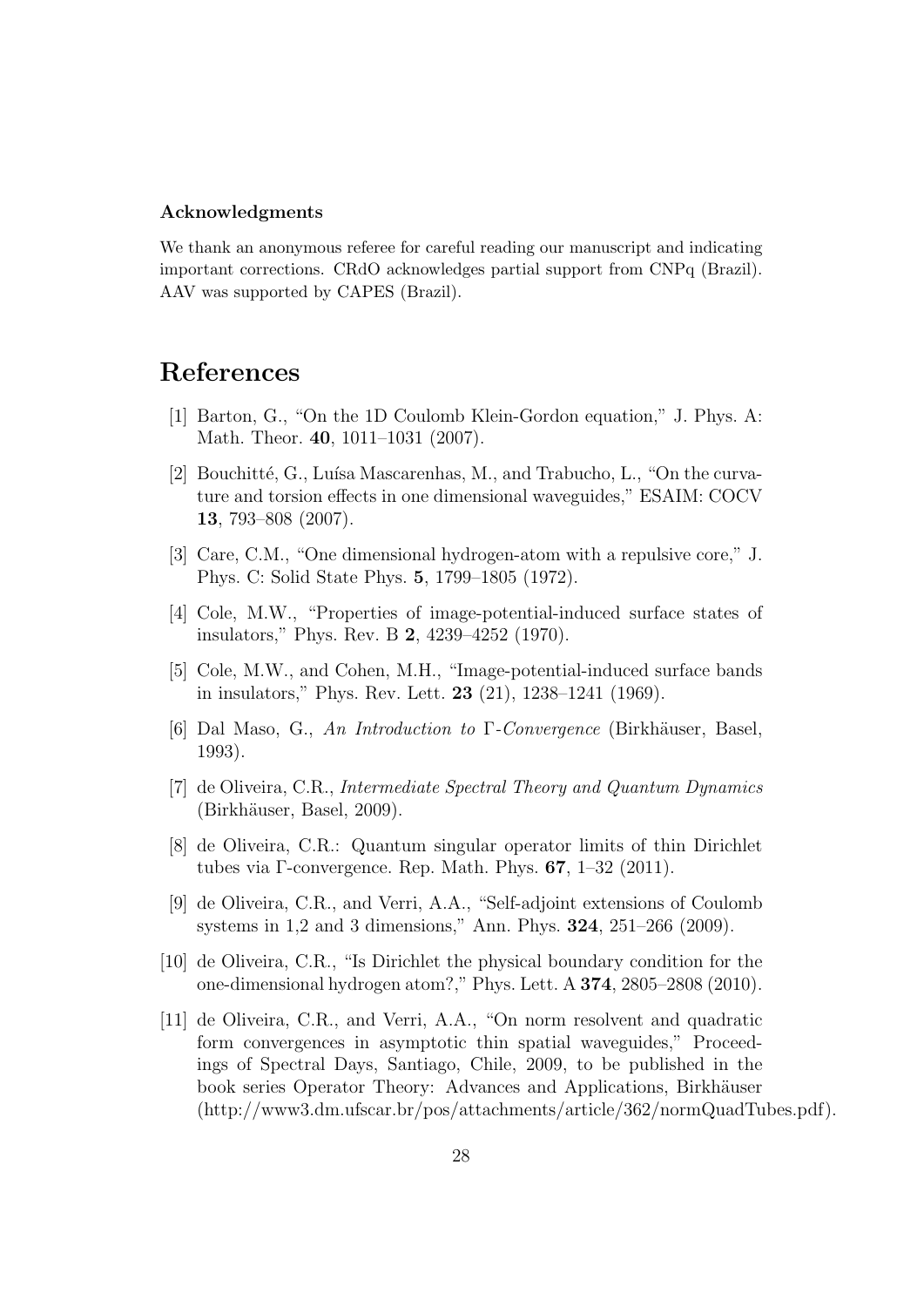- [12] Delone, N.B., Krainov, B.P., and Shepelyansky, D.L., "Highly excited atoms in the electromagnetic-field," Sov. Phys.-Usp. 26 (7), 551–572 (1983).
- [13] Duclos, P., Štovíček, P., and Tušek, M., "On the two-dimensional Coulomb-like potential with a central point interaction," J. Phys. A: Math. Theor. 43, 474020 (2010).
- [14] Dykman, M.I., Platzman, P.M., and Seddighrad, P., "Qubits with electrons on liquid helium," Phys. Rev. B 67, 155402 (2003).
- [15] Fischer, W., Leschke, H., and Müller, P., "The functional-analytic versus the functional-integral approach to quantum Hamiltonians: The onedimensional hydrogen atom," J. Math. Phys. 36 (5), 2313–2323 (1995).
- [16] Friedlander, F., and Solomyak, M., "On the spectrum of the Dirichlet laplacian in a narrow infinite strip," Amer. Math. Soc. Transl. (2) 225, 103–116 (2008).
- [17] Ghalim, M., Barmaki, S., and Mastour, F., "Large multiphoton ionization of hydrogen atom in an intense femto-second laser: A classical, onedimensional computer model," AIP Conference Proceedings 574 (1), 280–280 (2001).
- [18] Hall, R.L., "Solutions to the 1d Klein-Gordon equation with cut-off Coulomb potentials," Phys. Lett. A 372, 12–15 (2007).
- [19] Imbo, T.D., and Sukhatme, U.P., "Supersymmetric quantum-mechanics and large-N expansions," Phys. Rev. Lett. 54 (20), 2184–2187 (1985).
- [20] Jaramillo, B., Martínez-Romero, R.P., Núñez-Yépez, H.N., and Salas-Brito, A.L., "On the one-dimensional Coulomb problem," Phys. Lett. A 374, 150–153 (2009).
- [21] Jensen, R.V., Susskind, S.M., and Sanders, M.M., "Chaotic ionization of highly excited hydrogen-atoms – comparison of classical and quantumtheory with experiment," Phys. Rep.  $201$ ,  $1-56$  (1991).
- [22] Klaus, M., "Removing cut-offs from one-dimensional Schrödinger operators," J. Phys. A 13, L295–L298 (1980).
- [23] Krejčiřík, D., "Twisting versus bending in quantum wave guides, in Analysis on Graphs and its Applications," Proc. Sympos. Pure Math. 77, Amer. Math. Soc., 617–636 (2008).